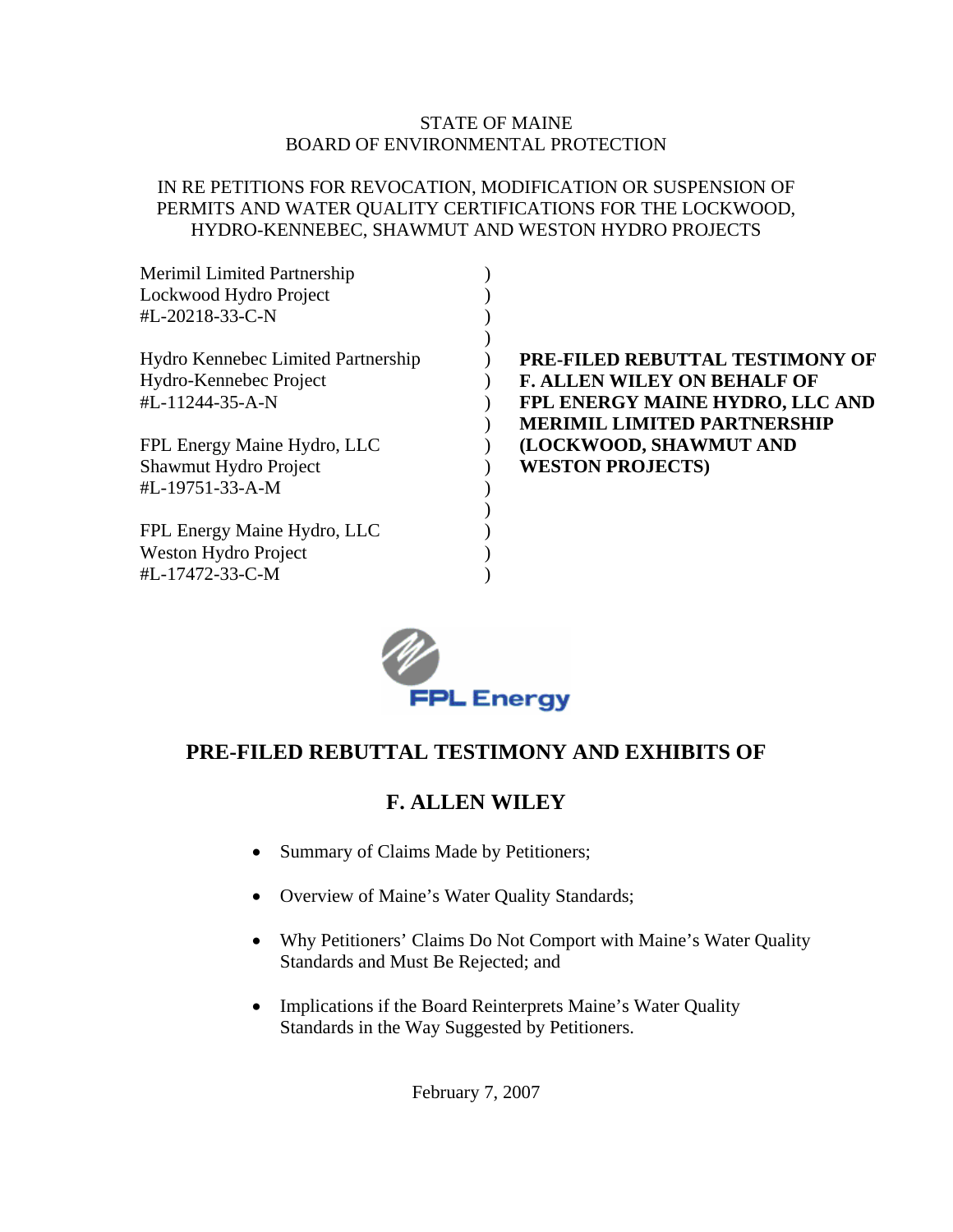| PRE-FILED REBUTTAL TESTIMONY AND EXHIBITS OF                                                                                                                                           |                |  |  |  |
|----------------------------------------------------------------------------------------------------------------------------------------------------------------------------------------|----------------|--|--|--|
| <b>F. ALLEN WILEY</b>                                                                                                                                                                  |                |  |  |  |
| <b>TABLE OF CONTENTS</b><br><b>TESTIMONY</b>                                                                                                                                           | Page           |  |  |  |
|                                                                                                                                                                                        |                |  |  |  |
| Purpose and Scope of Rebuttal Testimony                                                                                                                                                | 1              |  |  |  |
| <b>Summary of Rebuttal Testimony</b>                                                                                                                                                   | $\mathbf{1}$   |  |  |  |
| Summary of Claims Made By Petitioners                                                                                                                                                  | $\overline{2}$ |  |  |  |
| o Friends of Merrymeeting Bay                                                                                                                                                          | $\overline{c}$ |  |  |  |
| Douglas Watts<br>$\circ$                                                                                                                                                               | $\overline{3}$ |  |  |  |
| Overview of Maine's Water Quality Standards                                                                                                                                            | 3              |  |  |  |
| 1986 Re-classification<br>$\circ$                                                                                                                                                      | 3              |  |  |  |
| Maine's Water Quality Classification System<br>$\circ$                                                                                                                                 | 5              |  |  |  |
| Why Petitioners' Claims Do Not Comport With Maine's Water<br>Quality Standards and Must Be Rejected                                                                                    | 8              |  |  |  |
| o Designated Uses                                                                                                                                                                      | 9              |  |  |  |
| Permanent Upstream and Downstream Fish Passage Do Not<br>$\circ$<br>Need to be Installed Now at the Lockwood, Shawmut or<br><b>Weston Dams</b>                                         | 11             |  |  |  |
| There is No Requirement in State Law That Requires All Fish<br>$\circ$<br>Migrating Upstream or Downstream to Pass the Lockwood,<br>Shawmut or Weston Dams Without Injury or Mortality | 13             |  |  |  |
| Implications if the Board Re-interprets Maine's Water Quality<br>Standards in the Way Suggested by Petitioners                                                                         | 15             |  |  |  |
| Conclusion                                                                                                                                                                             | 18             |  |  |  |
| <b>EXHIBITS</b>                                                                                                                                                                        | No.            |  |  |  |
| A Summary of the Scientific Basis for the Proposed Changes to<br>Maine's Water Quality Standards and Summary of Attainment Under<br>Present and Proposed Standards, October 15, 1985   | FPLE-15        |  |  |  |
| EPA Water Quality Standards Handbook, Second Edition, Update<br>No. 1, August 1994                                                                                                     | FPLE-16        |  |  |  |
| Excerpt from the Water Reclassification Report of the Joint Standing<br>Committee on Energy and Natural Resources, March 1986                                                          | FPLE-17        |  |  |  |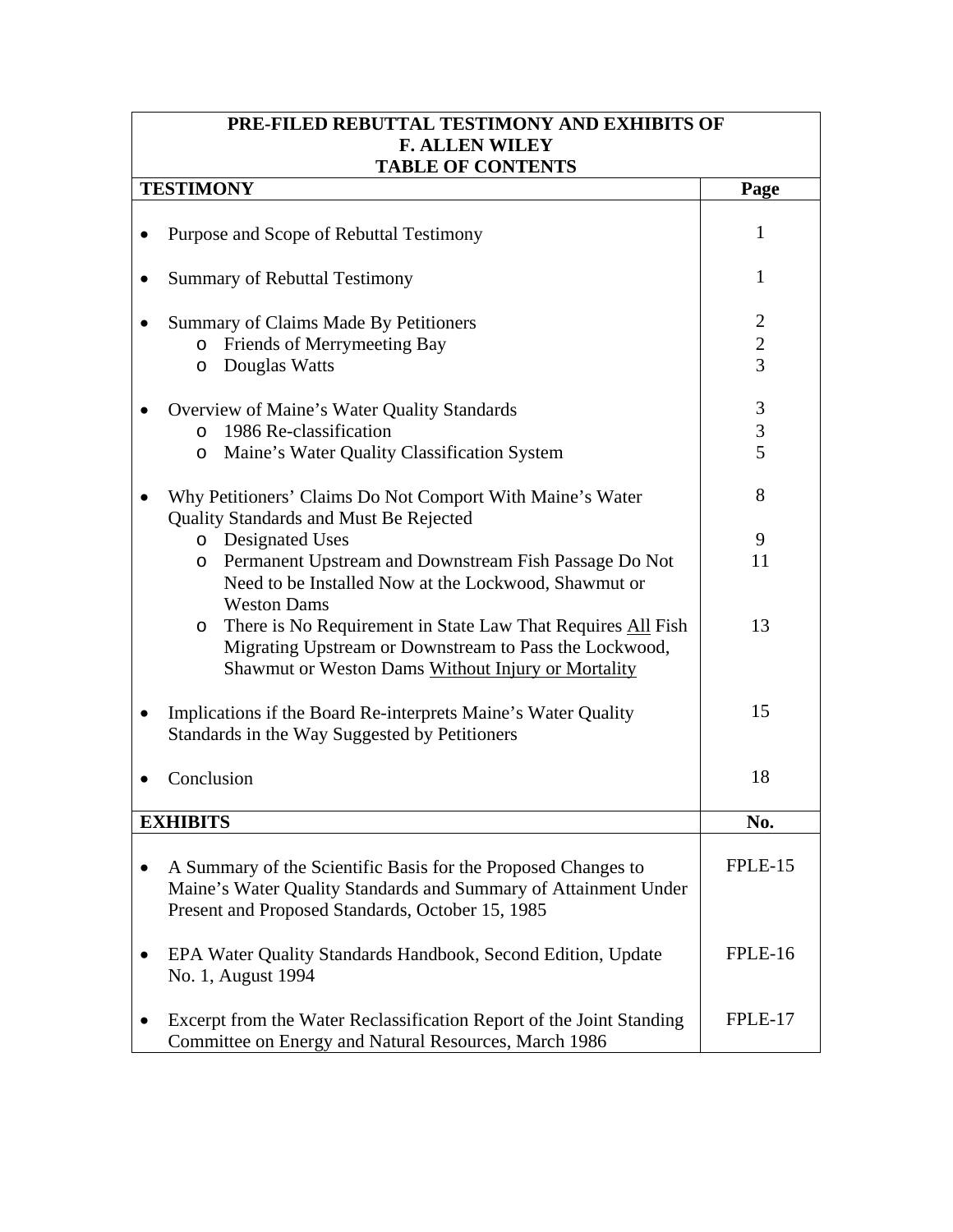# **MAINE BOARD OF ENVIRONMENTAL PROTECTION KENNEBEC RIVER PETITIONS PRE-FILED REBUTTAL TESTIMONY AND EXHIBITS OF F. ALLEN WILEY**

### **PURPOSE AND SCOPE OF REBUTTAL TESTIMONY**

The purpose and scope of my rebuttal testimony is to 1) provide the Board a summary of the claims made by Petitioners; 2) provide the Board an overview of Maine's water quality standards as they relate to these claims; 3) describe why Petitioners' claims do not comport with Maine's water quality standards and must be rejected; and 4) describe some of the implications if the Board reinterprets Maine's water quality standards in the way suggested by Petitioners.

### **SUMMARY OF REBUTTAL TESTIMONY**

- *1)* Petitioners' claim that, in order to meet water quality standards, certifications must be modified by requiring immediate permanent upstream and downstream fish passage has no basis in law and is contrary to the longstanding positions taken by Maine's fishery resource agencies and the DEP.
- *2)* Petitioners' claim that, in order to meet water quality standards, certifications must be modified by requiring passage of all fish attempting to migrate upstream or downstream past dams without injury or mortality has no basis in law and is contrary to the longstanding positions taken by Maine's fishery resource agencies and the DEP.
- *3)* If the Board reinterprets Maine's water quality standards in a way that requires "immediate, safe and effective upstream and downstream passage for all indigenous migratory fish" as proposed by Petitioners, it would turn Maine's water quality laws and fisheries management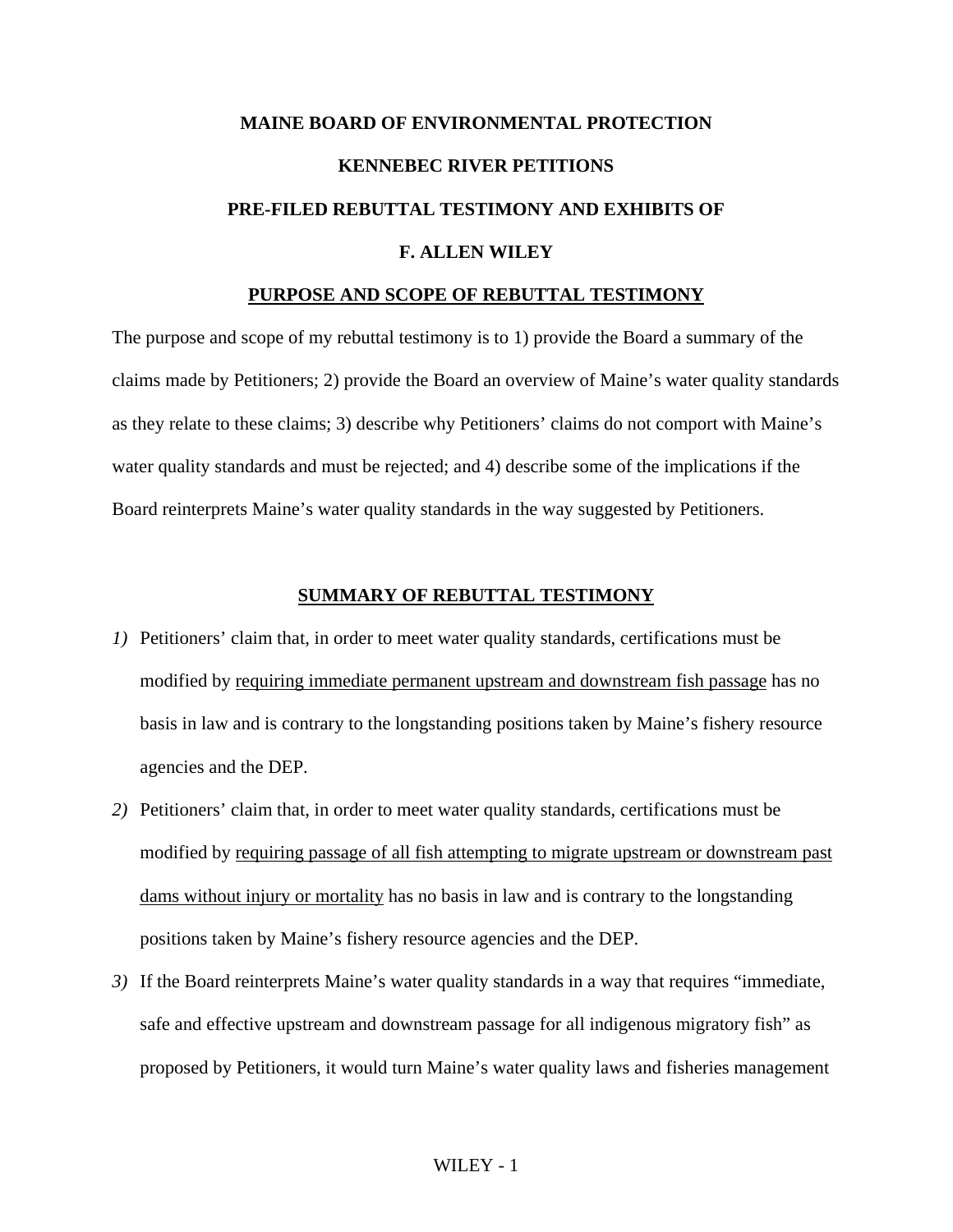policies on their heads and could have grave implications on fish restoration efforts throughout the State.

4) The petitions to revoke, modify or suspend the water quality certifications for the Lockwood, Shawmut or Weston projects should be dismissed.

### **SUMMARY OF CLAIMS MADE BY PETITIONERS**

### o **Friends of Merrymeeting Bay (FOMB)**

In brief, FOMB claims that in order for the projects in question to meet water quality standards "immediate, safe and effective upstream and downstream passage [must be provided] for all indigenous migratory fish." (FOMB Direct, p.1, ¶ 2; p.2, ¶ 4b; p.4, ¶ 7)

FOMB defines immediate as "the date this certification is approved by the Board of Environmental Protection" and defines safe as "all fish migrating upstream can pass the dam and no fish migrating downstream are killed or injured by the dam." (FOMB Direct, p.1,  $\P$  2, emphasis added)

FOMB claims that the Board has authority to modify the certifications for the projects under State law, and to the extent it is pre-empted under federal law from doing so directly, the Board can still modify existing certifications because the certifications and KHDG Agreement contain "re-opener" provisions. (FOMB Direct, p. 5-7, ¶¶ 12-15)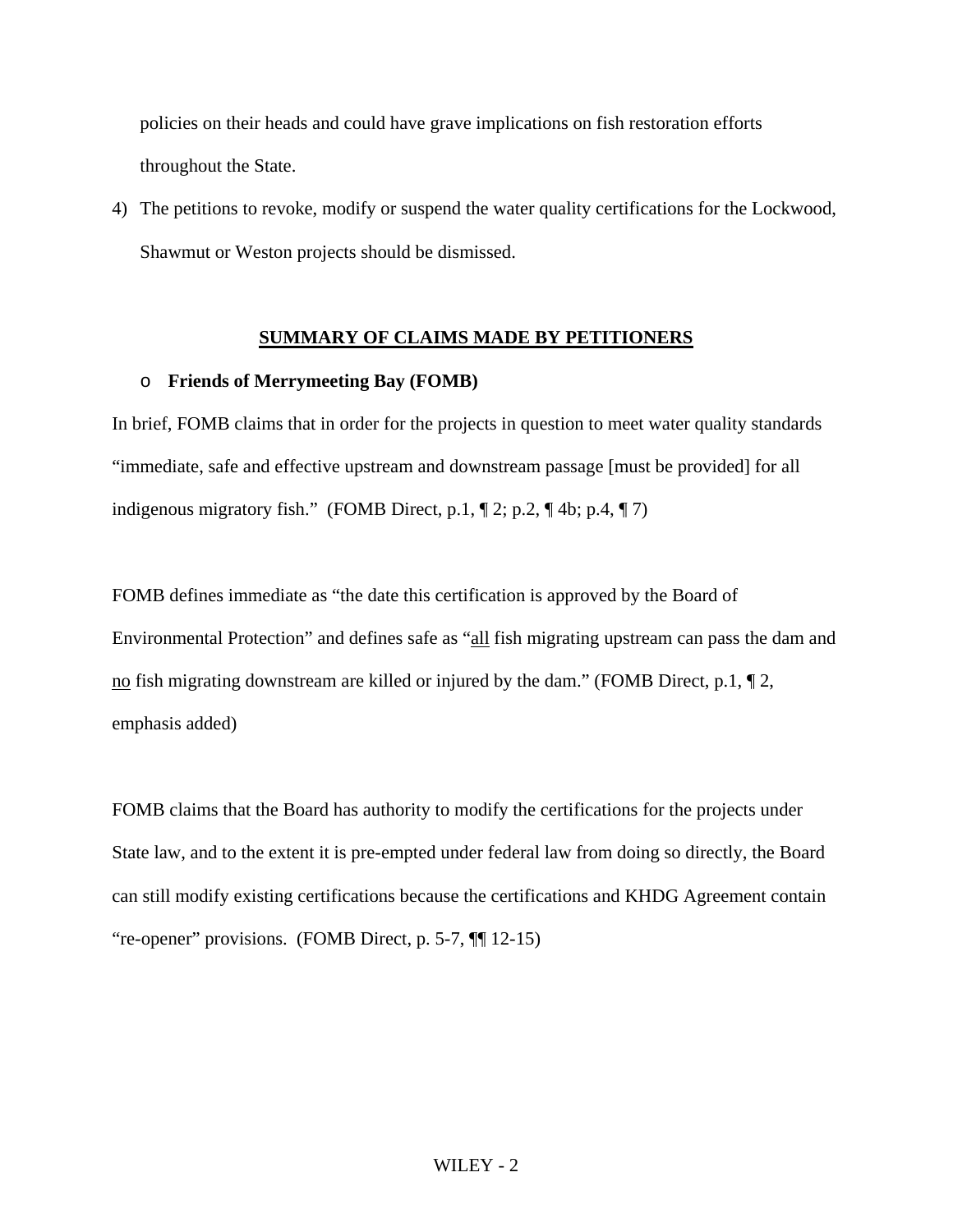### o **Douglas Watts**

Watts echoes FOMB's statements that water quality standards cannot be met for the Kennebec River unless "immediate, safe and effective upstream and downstream passage" is provided at all dams for migratory fish. (Watts Direct, p. 1-2, ¶¶ 1-7; p. 16-20, ¶¶ 34-45)

Watts also claims that the existing certifications are unlawful because they don't specifically prohibit "fish kills" and because they don't include enforceable deadlines. (Watts Direct, p. 24- 28, ¶¶ 53-55; p. 28-31, ¶¶ 56-63)

#### **OVERVIEW OF MAINE'S WATER QUALITY STANDARDS**

The bulk of Petitioners' claims center around what is required under Maine's water quality standards to ensure that the lower Kennebec River meets these standards. In order to understand what is required, it is important to put the genesis of Maine's water quality classification system into context and to understand the specific provisions required in the stretches of the lower Kennebec River where the Lockwood, Shawmut, and Weston projects are located.

### o **1986 Re-classification**

In 1986, after years of controversy, stakeholder meetings, and public input, the Legislature overhauled Maine's water quality classification system to form the system that in all material respects remains in place today. This effort was done in combination with other statewide activities that were focused on improving the condition and use of Maine's waterways.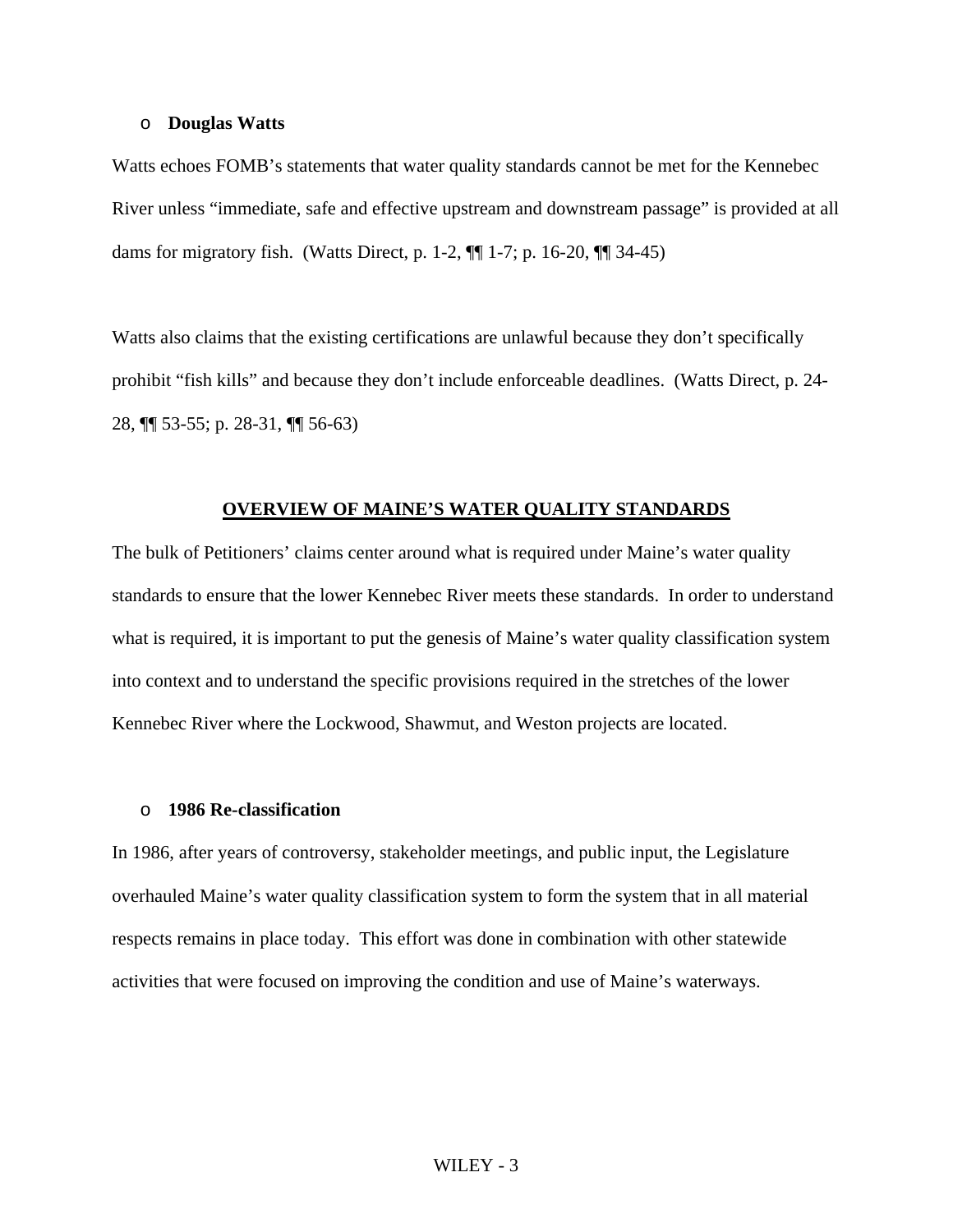According to the DEP'S 1985 Report summarizing the basis for the recommended change in water quality laws,

"…a major revision is necessary at this time to bring our laws into conformance with federal laws, with the newly enacted state laws such as the Maine Rivers Act, and with the policies of other state agencies such as the Office of Energy Resources, Inland Fisheries and Wildlife, and Marine Resources…It is the intent of the Department, that this proposed revision of the law is not intended to change the present overall water quality in the State. It is only intended to improve the means by which the Department manages and monitors **quality** of the water...."<sup>[1](#page-5-0)</sup> (emphasis added)

In establishing the new classification system, the Legislature struck a careful balance of protecting and preserving water quality for fish, wildlife and other uses while at the same time recognizing the importance of the State's water resources for commerce and industry. As such, different levels of water quality were assigned to various classes, depending upon the types of uses and level of protection envisioned for the water body. As noted by the DEP,

"…the public wants waters of different quality available, both high quality recreation oriented waters as well as waters of lesser quality for economic and social needs." (EXHIBIT FPLE-15, p. 5-6)

Among other things, the Legislature adopted a new water quality classification system that 1) included a new pristine river Class known as  $AA^2$  $AA^2$ ; 2) re-classified riverine waters from A, B-1, B-2, C and D to A, B and C; 3) defined designated uses, aquatic life and habitat characteristics for each class; and 4) established new biological standards and assessment tools to be used to determine attainment with water quality standards.

 $\overline{a}$ 

<span id="page-5-0"></span><sup>&</sup>lt;sup>1</sup> See page 2 from the excerpts from *A Summary of the Scientific Basis for the Proposed Changes to Maine's Water Quality Standards and Summary of Attainment Under Present and Proposed Standards*, October 15, 1985. (EXHIBIT FPLE-15)

<span id="page-5-1"></span><sup>&</sup>lt;sup>2</sup> For Class AA waters, habitat shall be characterized as "free flowing and natural." (38 M.R.S.A. § 465(1)(A)) (Emphasis added.) Natural is defined as "living in a state of nature not measurably affected by human activity." (38 M.R.S.A. § 466(9), emphasis added)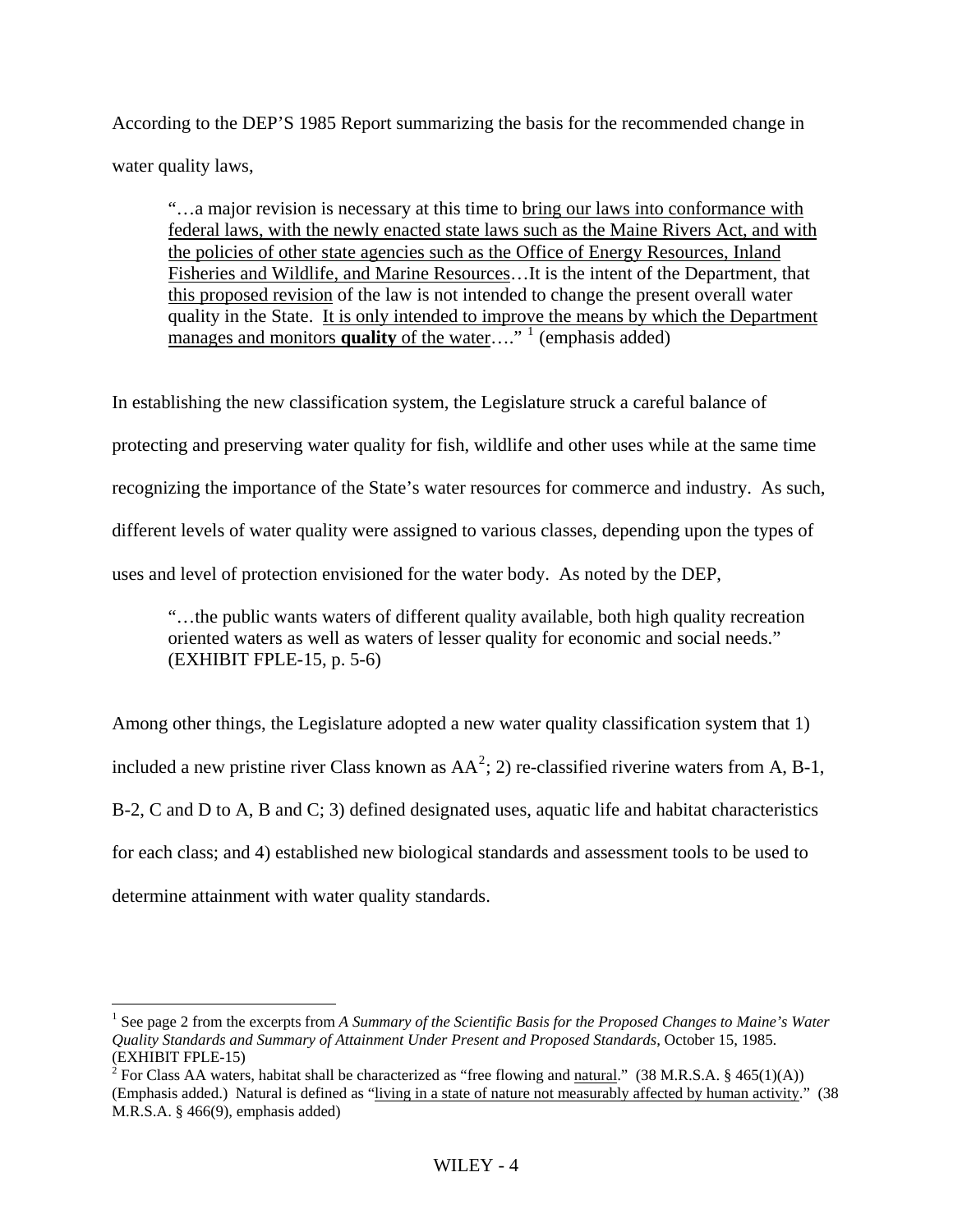## o **Maine's Water Quality Classification System**

## **Class C Waters**

For Class C waters, applicable to the Lockwood and Shawmut projects, the Legislature requires that the waters be:

> "…suitable for the designated uses of drinking water supply after treatment; fishing; recreation in and on the water; industrial process and cooling water supply; hydroelectric power generation, except where prohibited under Title 12, section 403; and navigation; and as a habitat for fish and other aquatic life." (38 M.R.S.A.  $\S$  465(4)(A), emphasis added)

As noted in this passage, a variety of designated uses are assigned for Class C waters, **including** both hydroelectric power generation and habitat for fish and other aquatic life. To determine whether the habitat is suitable for fish and other aquatic life, the Legislature adopted additional provisions:

> "The dissolved oxygen content of Class C water may not be less than 5 parts per million or 60% saturation..."  $(38 M.R.S.A § 465(4)(B))$

"Discharges to Class C waters may cause some changes to aquatic life, provided that the receiving waters shall be of sufficient quality to support all species of fish indigenous to the receiving waters and maintain the structure and function of the resident biological community." (38 M.R.S.A. § 465(4)(C), emphasis added)

Unlike Class AA waters, where discharges are not allowed and where habitat characteristics are not intended to be "measurably affected by human activity," the Legislature recognized that discharges to Class C waters may cause some impacts to aquatic life. In determining the level of acceptable impact, the Legislature first determined what species needed protection. They then provided guidance on the tools to be used to determine attainment and the degree to which attainment is required.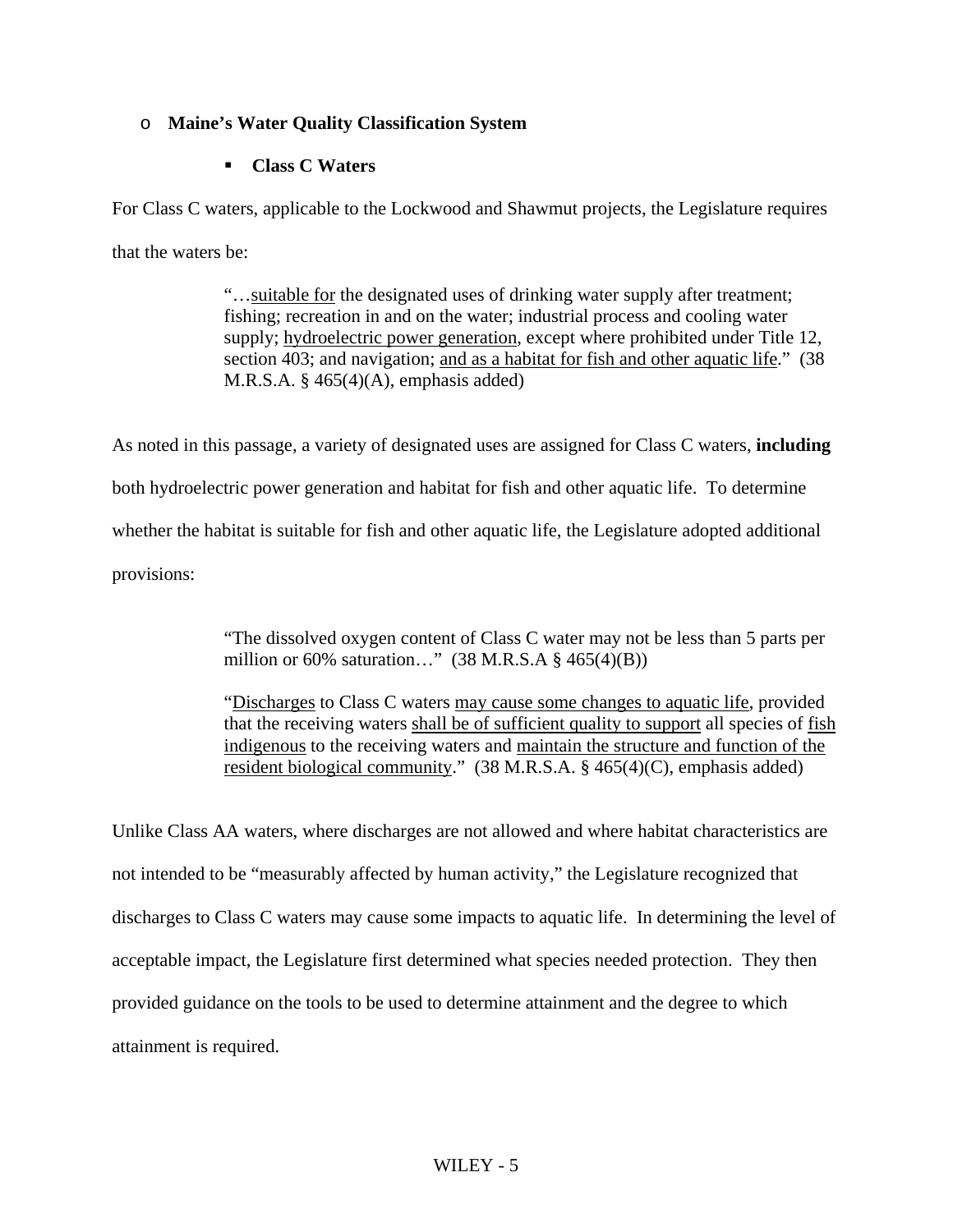"Indigenous means supported in a reach of water or known to have been supported according to historical records compiled by State and Federal agencies or published scientific literature." (38 M.R.S.A. § 466(8), emphasis added)

"Community structure means the organization of a biological community based on numbers of individuals within different taxonomic groups and the proportion each taxonomic group represents of the total community." (38 M.R.S.A. § 466(4), emphasis added)

"Community function means mechanisms of uptake, storage and transfer of lifesustaining materials available to a biological community which determines the efficiency of use and the amount of export of the materials from the community." (38 M.R.S.A. § 466(3), emphasis added)

"Resident biological community means aquatic life expected to live in a habitat which is free from the influence of the discharge of any pollutant. This shall be established by accepted biomonitoring techniques." (38 M.R.S.A. § 466(10), emphasis added)

As noted in these passages, it is clear that the focus of Maine's water quality requirements for

Class C waters is to ensure that discharges of pollutants do not impact the receiving waters such

that the structure and function of the resident biological community are not maintained. The

means to measure this impact is through accepted biomonitoring techniques.

Again, unlike Class AA waters where "aquatic" life is not expected to be "measurably affected by human activity," in Class C waters the aquatic life is that which is expected to exist in the absence of the discharge of any pollutant. Under Maine law, discharge and pollutant are defined as follows:

> "Discharge means any spilling, leaking, pumping, pouring, emptying, dumping, disposing or other addition of any pollutant to waters of the State." (38 M.R.S.A. § 361-A(1), emphasis added)

"Pollutant means dredged spoil, solid waste, junk, incinerator residue, sewage, refuse, effluent, garbage, sewage sludge, munitions, chemicals, biological or radiological materials, oil, petroleum products or by-products, heat, wrecked or discarded equipment, rock, sand, dirt and industrial, municipal, domestic,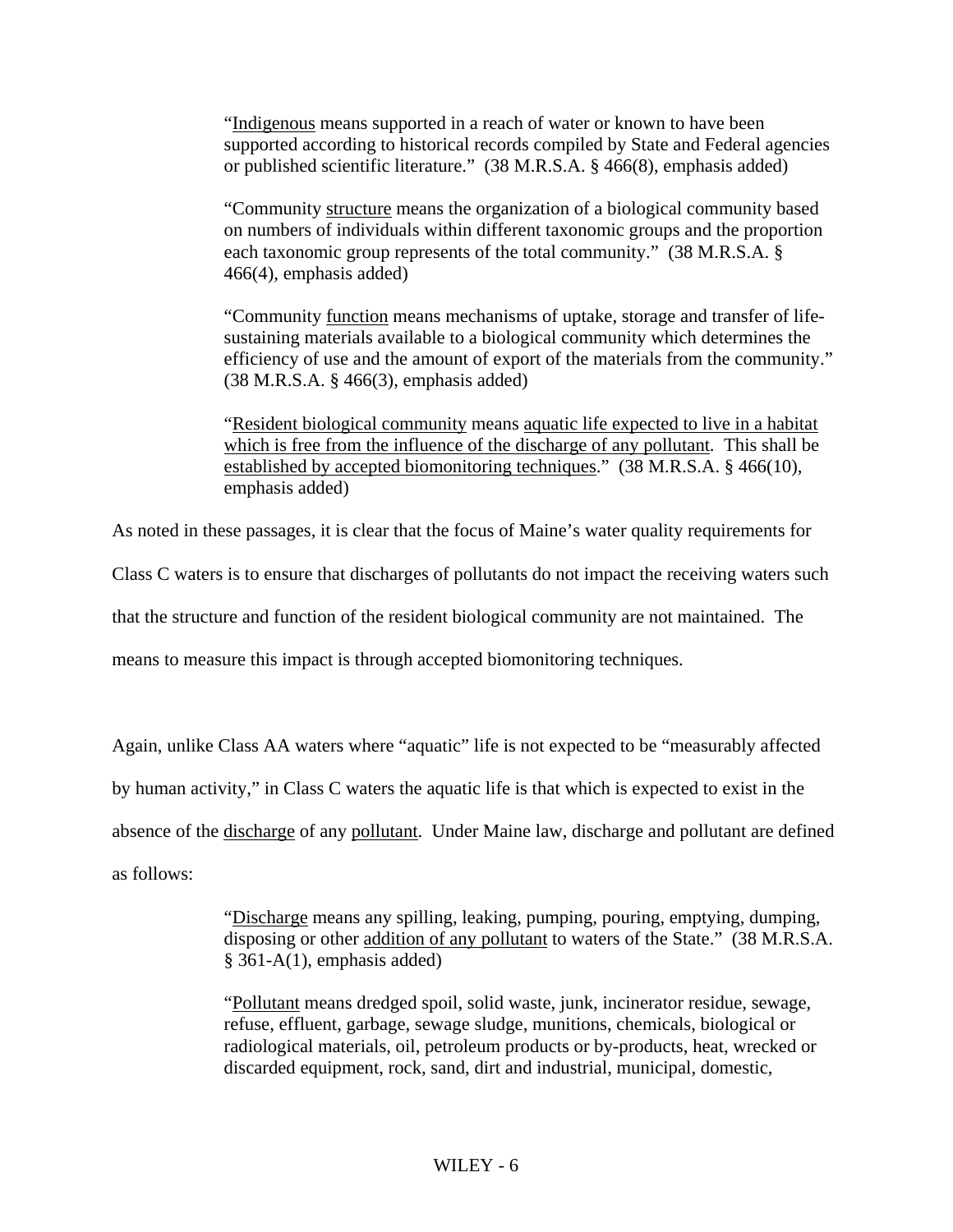commercial or agricultural wastes of any kind." (38 M.R.S.A. § 361-A (4-A), emphasis added)

As noted above, dams and hydroelectric power facilities are not considered "pollutants" under State law unless they otherwise discharge substances that are defined as pollutants. Note also that there must be a "discharge," which is defined as an ongoing addition of a pollutant, not the mere existence of something in the water.

## **Class B Waters**

For Class B waters, like those at the Weston project, the Legislature requires that the waters be:

"…suitable for the designated uses of drinking water supply after treatment; fishing; recreation in and on the water; industrial process and cooling water supply; hydroelectric power generation, except where prohibited under Title 12, section 403; and navigation; and as a habitat for fish and other aquatic life. The habitat shall be characterized as unimpaired." (38 M.R.S.A. § 465(3)(A), emphasis added)

"Unimpaired means without the diminished capacity to support aquatic life." (38 M.R.S.A. § 466(11), emphasis added)

"The dissolved oxygen content of Class B waters shall not be less than 7 parts per million or 75% saturation…" (38 M.R.S.A § 465(3)(B))

"Discharges to Class B waters shall not cause adverse impact to aquatic life in that the receiving waters shall be of sufficient quality to support all aquatic species indigenous to the receiving water without detrimental changes in the resident biological community." (38 M.R.S.A. § 465(3)(C), emphasis added)

"Without detrimental changes in the resident biological community means no significant loss of species or excessive dominance by any species or group of species attributable to human activity." (38 M.R.S.A. § 466(12), emphasis added)

As noted above, the water quality parameters for Class B waters are more stringent than Class C

waters. For instance, dissolved oxygen requirements are higher and the level of impairment, as

measured with accepted biomonitoring techniques, is lower for the resident biological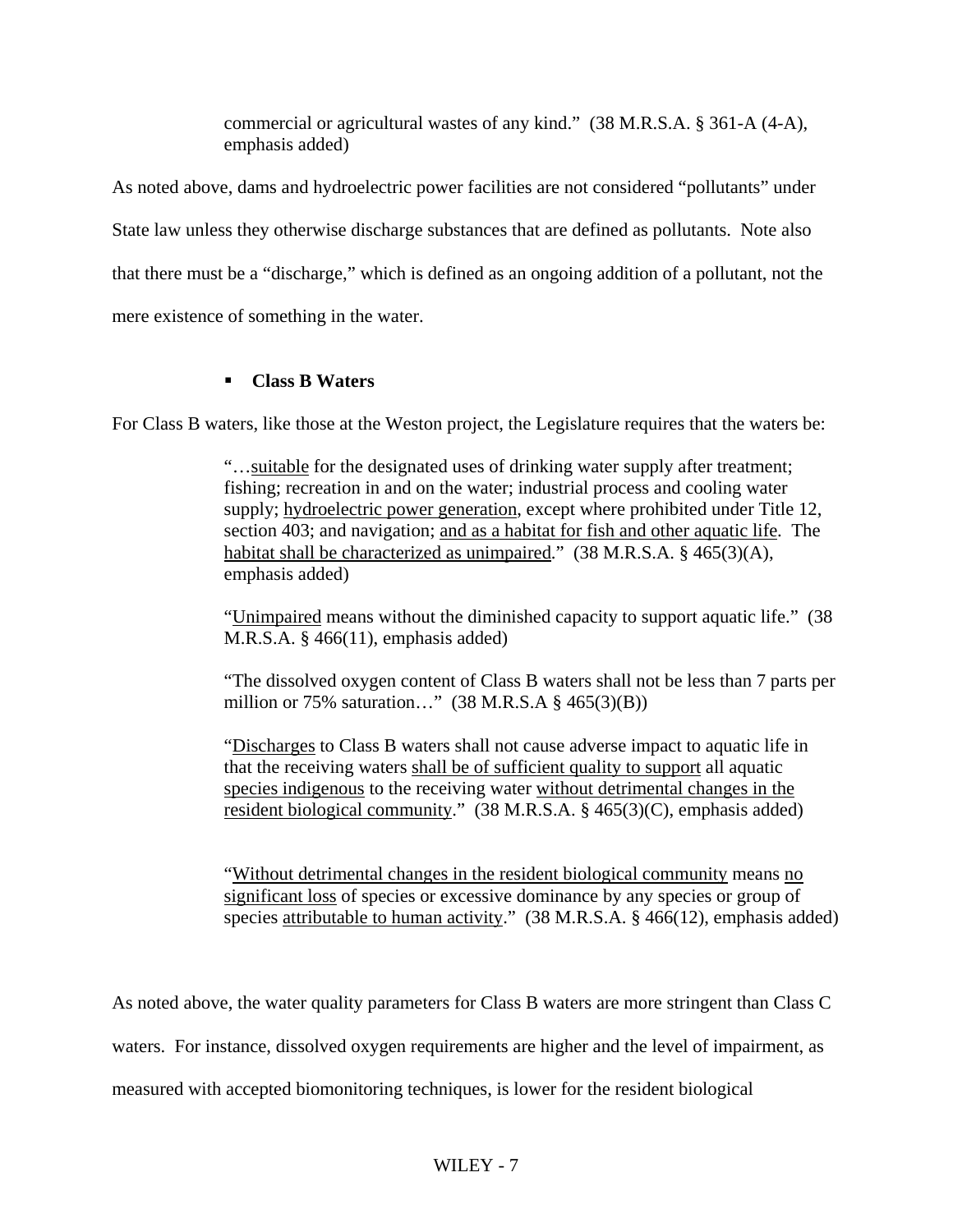community. Like Class C waters, a variety of designated uses are assigned for Class B waters,

**including** both hydroelectric power generation and habitat for fish and other aquatic life.

## **Antidegradation Policy**

In addition to these specific standards, Maine has adopted an "antidegradation" policy, which is

intended to ensure that existing water quality is maintained to support existing uses and that no

"backsliding" occur in water quality. Specifically,

"Existing in-stream water uses and the level of water quality necessary to protect those uses must be maintained and protected. Existing in-stream water uses are those uses which have actually occurred on or after November 28, 1975…In making its determination of uses to be protected and maintained, the department shall consider designated uses for that water body and:

- (a) Aquatic, estuarine and marine life present in the water body;
- (b) Wildlife that utilizes the water body;
- (c) Habitat…within a water body supporting existing populations of wildlife or aquatic, estuarine or marine life, or plant life that is maintained by the water body…." (38 M.R.S.A. § 464(4)(F)(1), emphasis added)

Thus, existing uses that have occurred since November 28, 1975 are to be maintained such that water quality is not degraded from "existing" levels.

## **WHY PETITIONERS' CLAIMS DO NOT COMPORT WITH MAINE'S WATER**

## **QUALITY STANDARDS AND MUST BE REJECTED**

Essentially, Petitioners interpret Maine's water quality statutes as though hydropower is not a

designated use and is not a use worthy of protection. Petitioners claim that in order for the

Kennebec River to be suitable for the designated use of habitat for fish and other aquatic life,

permanent upstream and downstream fish passage must be installed now and no fish can be

killed or injured as they migrate past dams.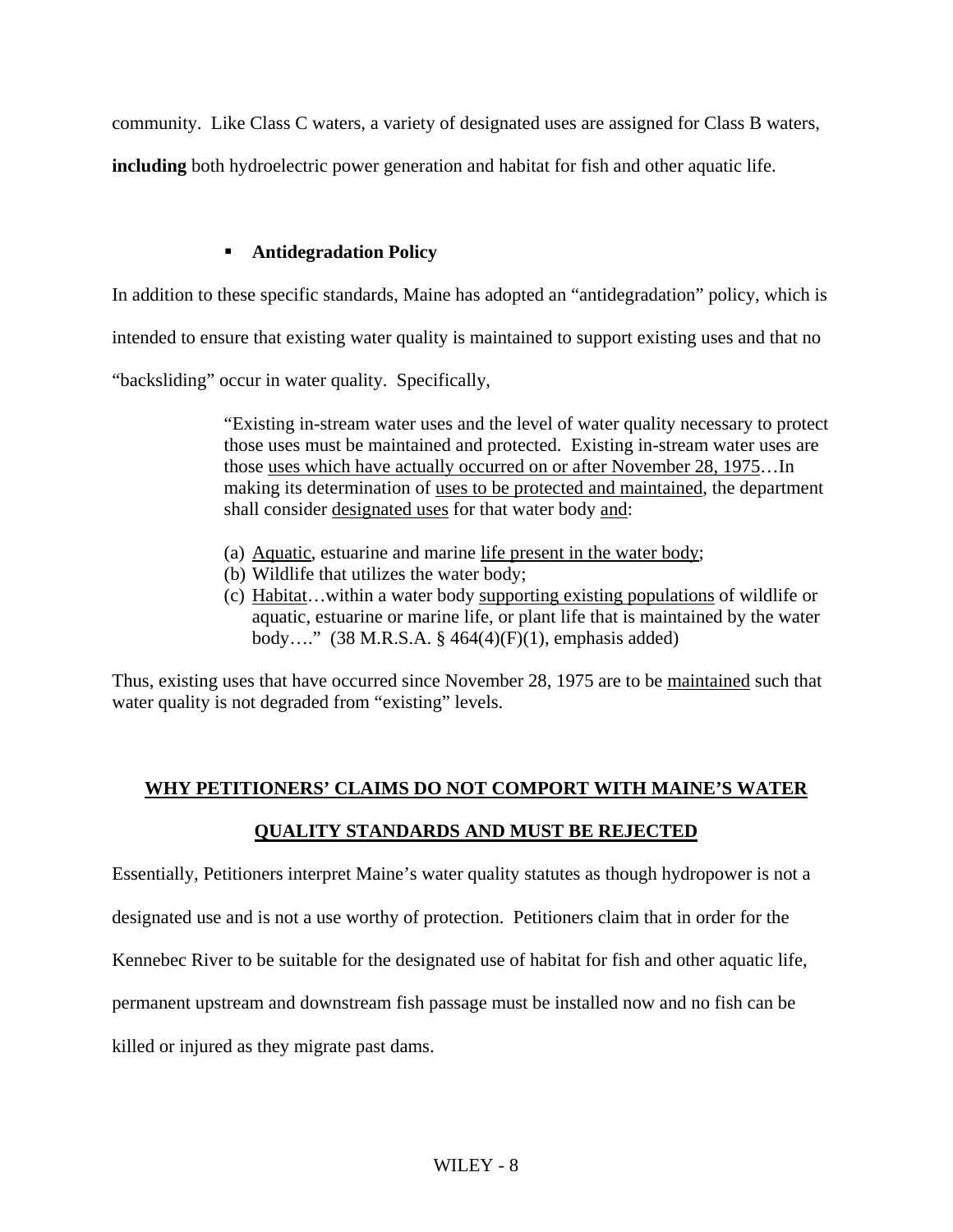The following is a brief discussion as to why these claims do not comport with Maine's water quality laws, or any other State or federal law.

### o **Designated Uses**

As noted previously, when overhauling Maine's water quality standards in 1986, the Legislature struck a careful balance in determining what uses of Maine's waterways were worthy of protection and what uses were not. It is clear that the Legislature's main goal was to eliminate the discharge of "pollutants" (as defined in 38 M.R.S.A. § 361-A (4-A) above) to Maine's waters. That is why, for instance, utilizing Maine's waterways for waste assimilation is **not** considered a designated use and is **not** even considered an "existing use" under Maine's antidegradation law:

> "The use of the water body for recreation in and on the water, fishing, water supply, or commercial activity that depends directly on the preservation of an existing level of water quality. Use of the water body to receive or transport waste water discharges is not considered an existing use for the purposes of this antidegradation policy..."<sup>[3](#page-10-0)</sup> (38 M.R.S.A. § 464(4)(F)(1)(d), emphasis added)

It was also clear; however, that the Legislature recognized the social and economic significance of the use of Maine's waterways for commerce and industry. Thus, they adopted a range of classes, with different levels of protection and, conversely, different allowances for impairment. The Legislature recognized then, and still does today, the value derived by Maine's unique hydroelectric resources. They also acknowledged producing power from hydroelectric facilities does not occur without some environmental consequence.

> "The Legislature finds and declares that the surface waters of the State constitute a valuable indigenous and renewable energy resource; and that hydropower

 $\overline{a}$ 

<span id="page-10-0"></span><sup>&</sup>lt;sup>3</sup> This is also in keeping with the Clean Water Act (see 40 C.F.R. § 131.10(a)).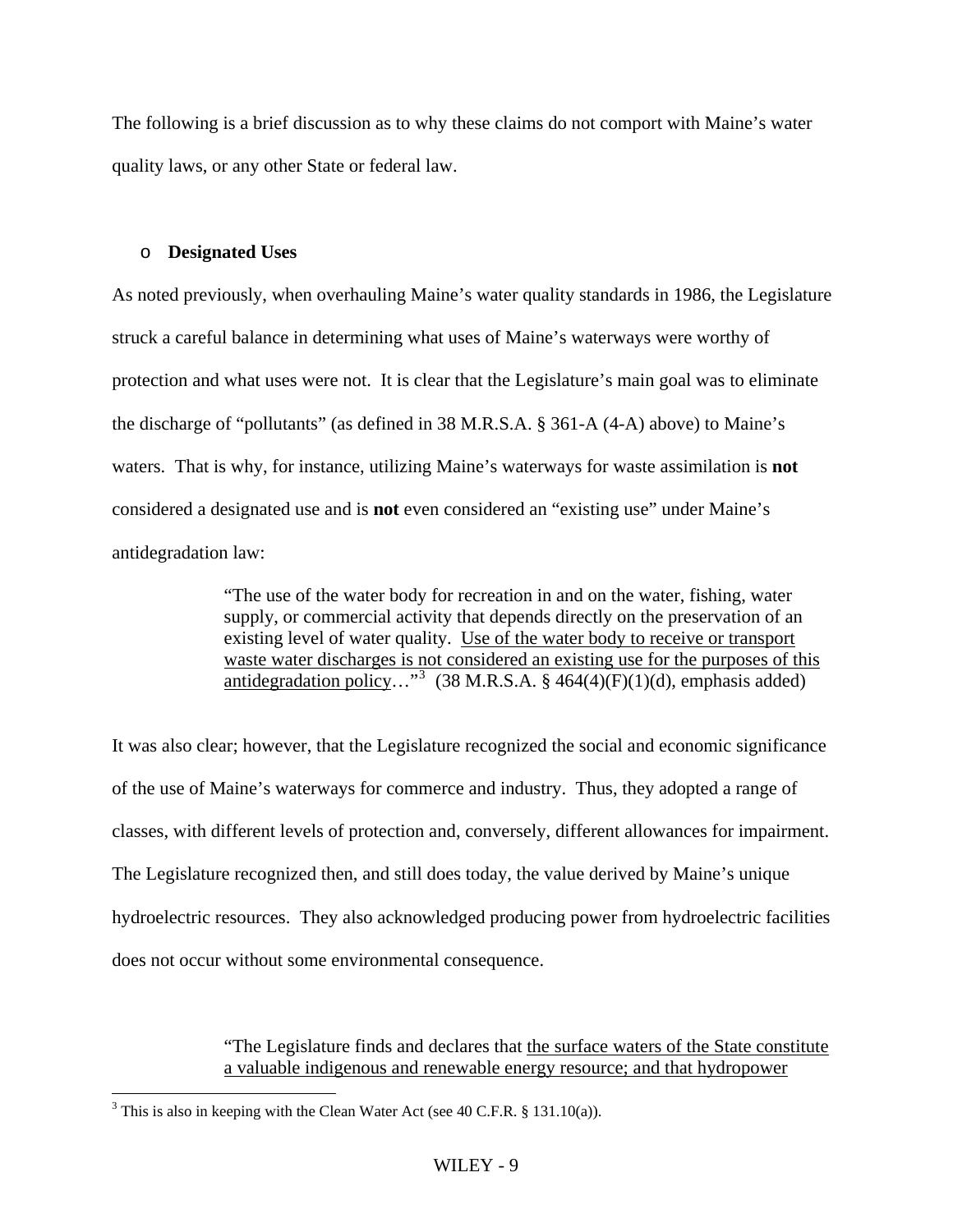development utilizing these waters is unique in its benefits and impacts to the natural environment, and makes a significant contribution to the general welfare of the citizens of the State…." (38 M.R.S.A. § 631(1), emphasis added)

"Like all energy generating facilities, hydropower can have adverse effects; in contrast with other energy sources, they may also have positive environmental effects. For example, hydropower dams can control floods and augment downstream flow to improve fish and wildlife habitats, water quality and recreational opportunities." (38 M.R.S.A. § 631(1)(A), emphasis added)

"The Legislature declares that hydropower justifies singular treatment…" (38 M.R.S.A. § 631(2), emphasis added)

When Maine's water quality laws were revised in 1986, hydropower was included as a

designated use for **all** GPA waters as well as **all** rivers classified as A, B or C.

As noted in the Clean Water Act (CWA),

"Among the uses listed in the Clean Water Act, there is no hierarchy."<sup>[4](#page-11-0)</sup>

Types of uses listed in Section  $303(c)(2)(A)$  of the CWA include<sup>[5](#page-11-1)</sup>:

- Public water supplies
- Protection and propagation of fish, shellfish, and wildlife
- Recreation
- Agriculture
- Industry
- Navigation
- Coral reef preservation
- Marinas
- Groundwater recharge
- Aquifer protection
- Hydroelectric power (emphasis added)

<span id="page-11-0"></span> 4 See EXHIBIT FPLE-16, *EPA Water Quality Standards Handbook, Second Edition, Update #1,* August 1994, p. 2- 1.

<span id="page-11-1"></span><sup>&</sup>lt;sup>5</sup> See EXHIBIT FPLE-16, *EPA Water Quality Standards Handbook, Second Edition, Update #1*, August 1994, p. 2-2.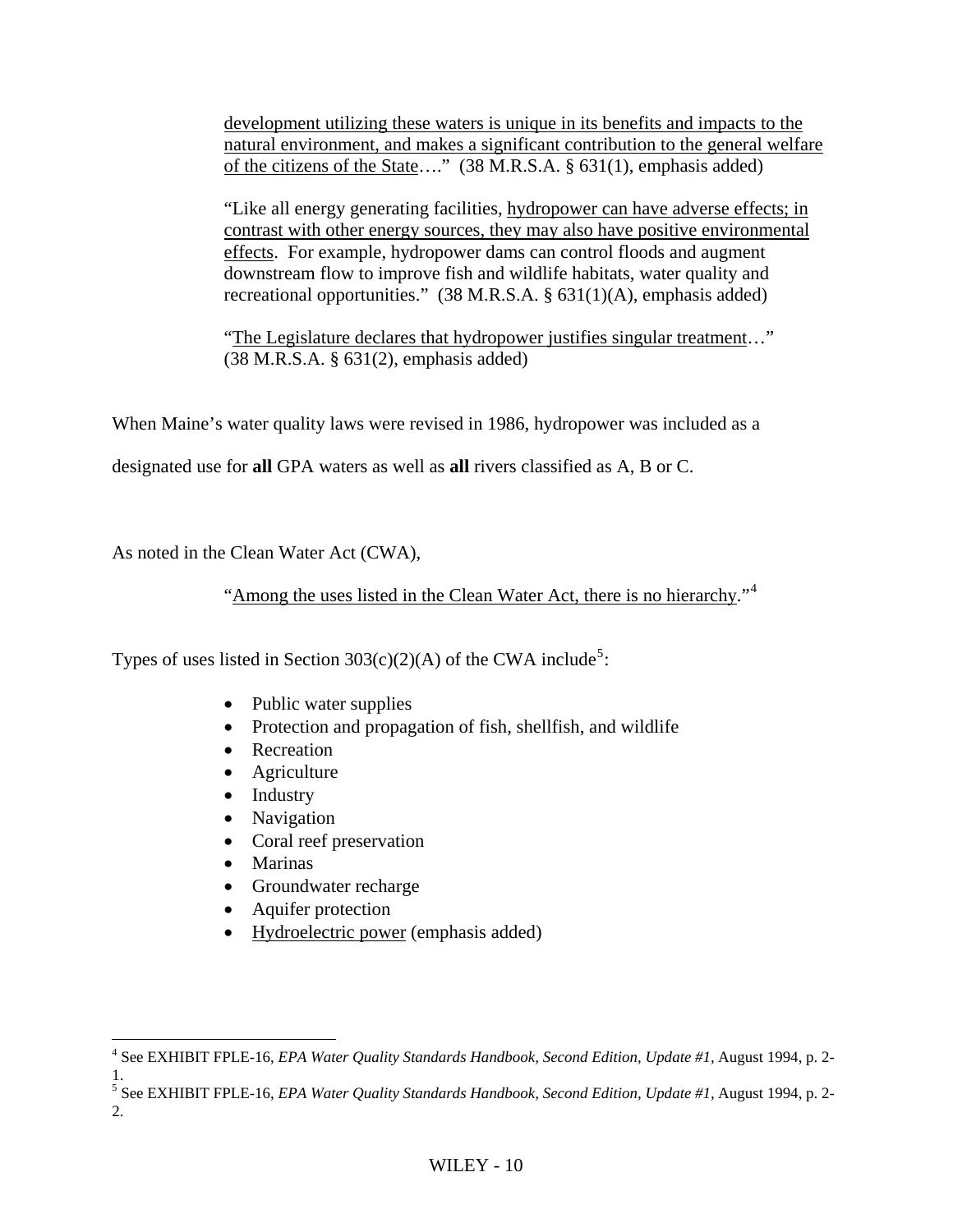Thus, it is clear that under the CWA and Maine's water quality laws, hydropower is considered a designated use for the waters in question and such use is required to be maintained and protected along with other designated uses.

In addition, the Lockwood, Shawmut and Weston hydropower projects are an "existing use" under Maine water quality laws since the projects were in existence before November 28, 1975.<sup>[6](#page-12-0)</sup> Thus, hydropower from these projects is afforded additional protection under Maine's antidegradation policy to ensure that its use is maintained and protected.

### o **Permanent Upstream and Downstream Fish Passage Do Not Need to be Installed Now at the Lockwood, Shawmut or Weston Dams.**

As noted in the Department's January 19, 2006 draft order recommending dismissal of these petitions, "*The Board is not aware of any state law or court ruling that requires installation of fish passage facilities at all dams.*" (See page 19 of the draft order, emphasis added) This is a correct statement of the law, and neither the FOMB nor the Watts testimonies cite any such law or ruling to the contrary.

First, we must reiterate that adequate provisions are currently in place to provide upstream and downstream fish passage at the Lockwood, Shawmut and Weston projects. While some of these provisions may be referred to as "interim" under the 1998 KHDG Agreement, they are fish passage provisions nonetheless.

 $\overline{a}$ 

<span id="page-12-0"></span><sup>&</sup>lt;sup>6</sup> The Lockwood, Shawmut and Weston dams were constructed in 1919, 1913, and 1920, respectively.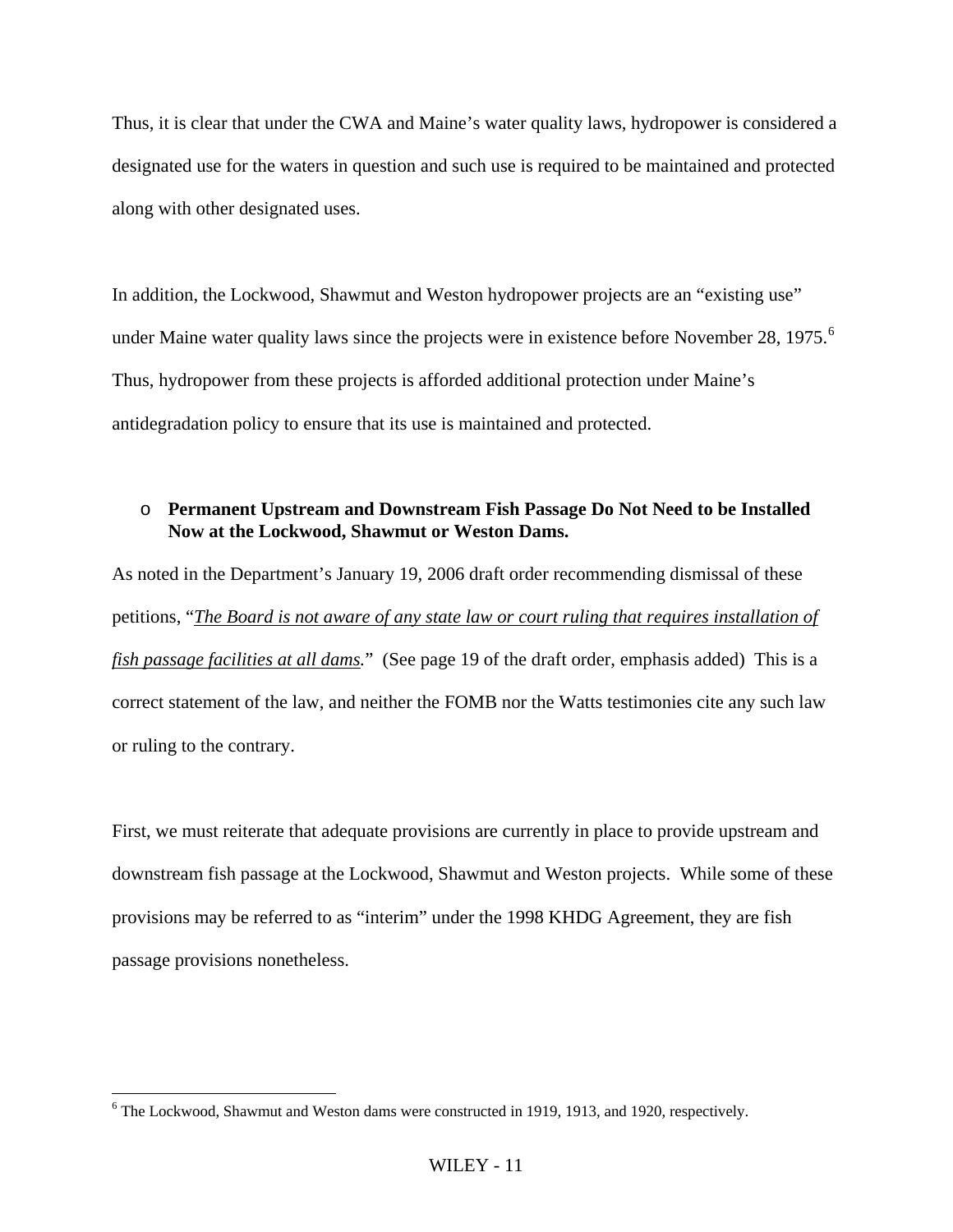Second, we must also reiterate that for projects such as these that are under FERC jurisdiction pursuant to the Federal Power Act, FERC is the ultimate authority that will determine 1) if fish passage facilities will be required at FERC-licensed projects; 2) what type of facilities will be required; 3) where the facilities will be built; and 4) when such facilities will be built. While other state and federal agencies play a pivotal, and in some cases mandatory, role in the FERC licensing process, ultimately it is FERC's responsibility to oversee such requirements. (See Wiley Direct – Part I, p.  $11-18$ <sup>[7](#page-13-0)</sup>

That being said, DMR and DIFW do have statutory authority under Maine law to require fish passage to be installed on Maine waterways after due process is afforded.<sup>[8](#page-13-1)</sup> Likewise, the DEP may require fishways to be installed under the Maine Waterway Development and Conservation Act statute if an applicant applies to the Department for a permit to construct or re-construct a hydropower project. (See Wiley Direct – Part I, p. 9-11) In each of these circumstances, however, there is nothing that mandates that fish passage be installed. Rather, the requirement to install passage is a discretionary action by the agency.

As highlighted by the Department in its January 2006 draft order recommending dismissal of the petitions,

> "Decisions regarding whether and when fish passage facilities should be installed at a given dam are made in the context of the available information (including fishery management goals, migratory fish restoration plans, habitat suitability and availability, and current status of fish passage) in a specific regulatory proceeding

 $\overline{a}$ 

<span id="page-13-0"></span> $^7$  Indeed, if the State had the unilateral authority to require and enforce fish passage at FERC-licensed projects, it would have simply done so in the Edwards Dam case. However, the State recognized it did not have such authority and, instead, fostered the negotiated settlement that culminated in the Settlement Accord and its attendant KHDG Agreement, which were subsequently filed with FERC for approval.

<span id="page-13-1"></span> $8\overline{B}$ y way of example, DIFW (as opposed to the DEP) is currently undertaking an adjudicatory proceeding to determine if fish passage is required at the non-FERC jurisdictional Cumberland Mills Dam on the Presumpscot River, pursuant to 12 M.R.S.A. § 12760.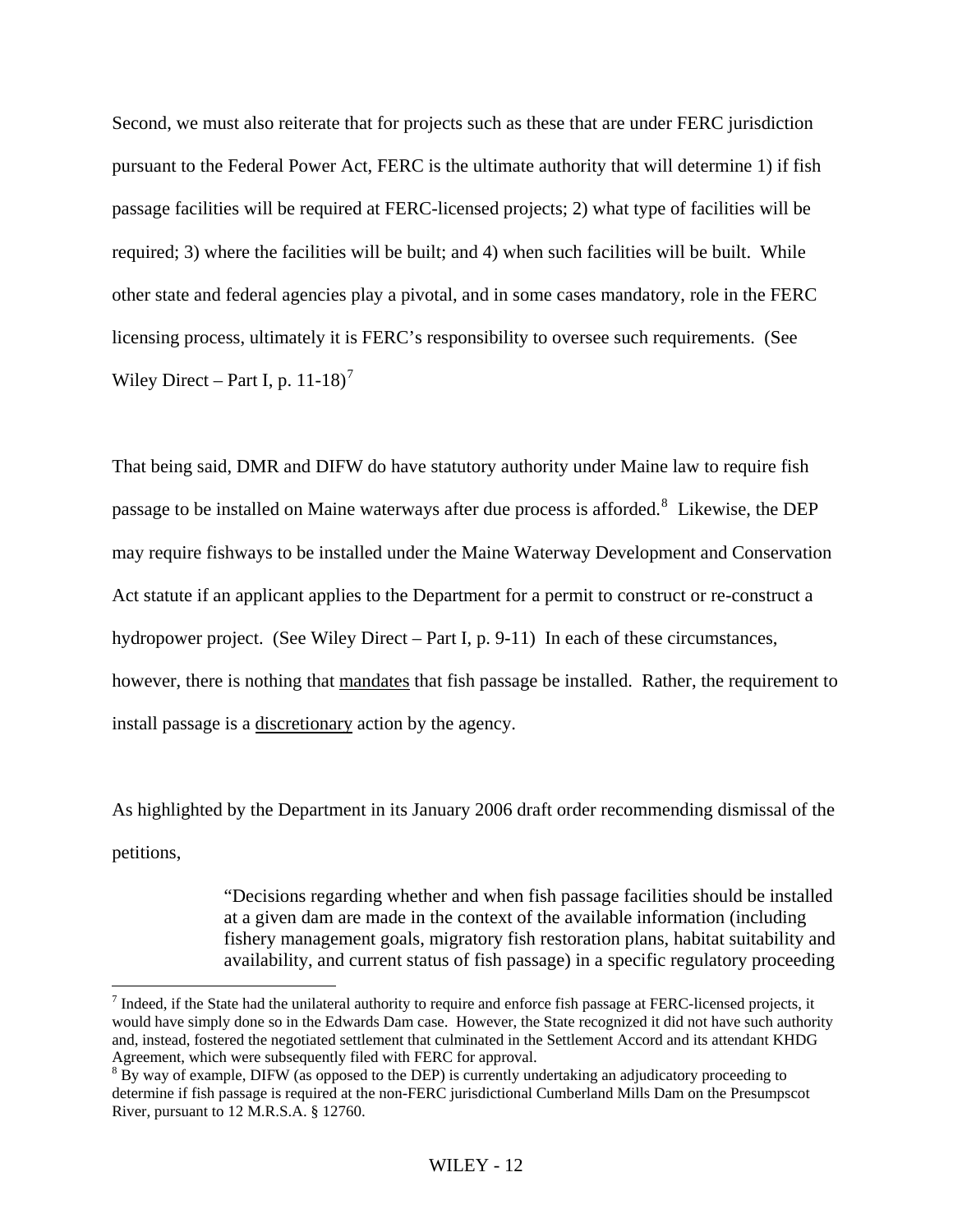(for example, the proposed relicensing of an existing hydropower project and associated water quality certification proceeding). These decisions run the full spectrum from not requiring fish passage, to leaving open the opportunity to require fish passage at a later date, to establishing a schedule for future installation of fish passage, to requiring the immediate installation of fish passage." (See p.19 of the draft order, emphasis added)

Petitioners would like the Board to mistakenly assume that the concept of being suitable "as habitat for fish and other aquatic life" means that fish passage facilities must be in place at all dams. (FOMB Direct, p.2, ¶ 4b) Likewise, they would like the Board to erroneously believe that the only way for "the Kennebec River and its tributaries to be suitable habitat for all aquatic species indigenous to them" is to install fish passage immediately. (Watts Direct, p. 19, 1938)

However, there is nothing in Maine's water quality laws that even remotely suggest that fish passage must be installed at dams in order to meet water quality standards for indigenous fish. If the Legislature had intended that water quality laws be used to require fish passage at all dams in order to provide suitable habitat to indigenous fish, then they would have said so in the water quality statutes - but they have not done so, **nor** can this Board lawfully do so without statutory authorization. Indeed, the word "fish passage" is nowhere to be found in 38 M.R.S.A. § 464 *et seq*.

### o **There is No Requirement in State Law That Requires All Fish Migrating Upstream or Downstream to Pass the Lockwood, Shawmut or Weston Dams Without Injury or Mortality**

As noted in EXHIBIT FPLE-2, when the revised water quality standards were being reviewed in the mid-1980s, the Legislature held a number of work sessions with stakeholders representing industry, utilities, environmental groups, and the DEP. As part of that process, the DEP also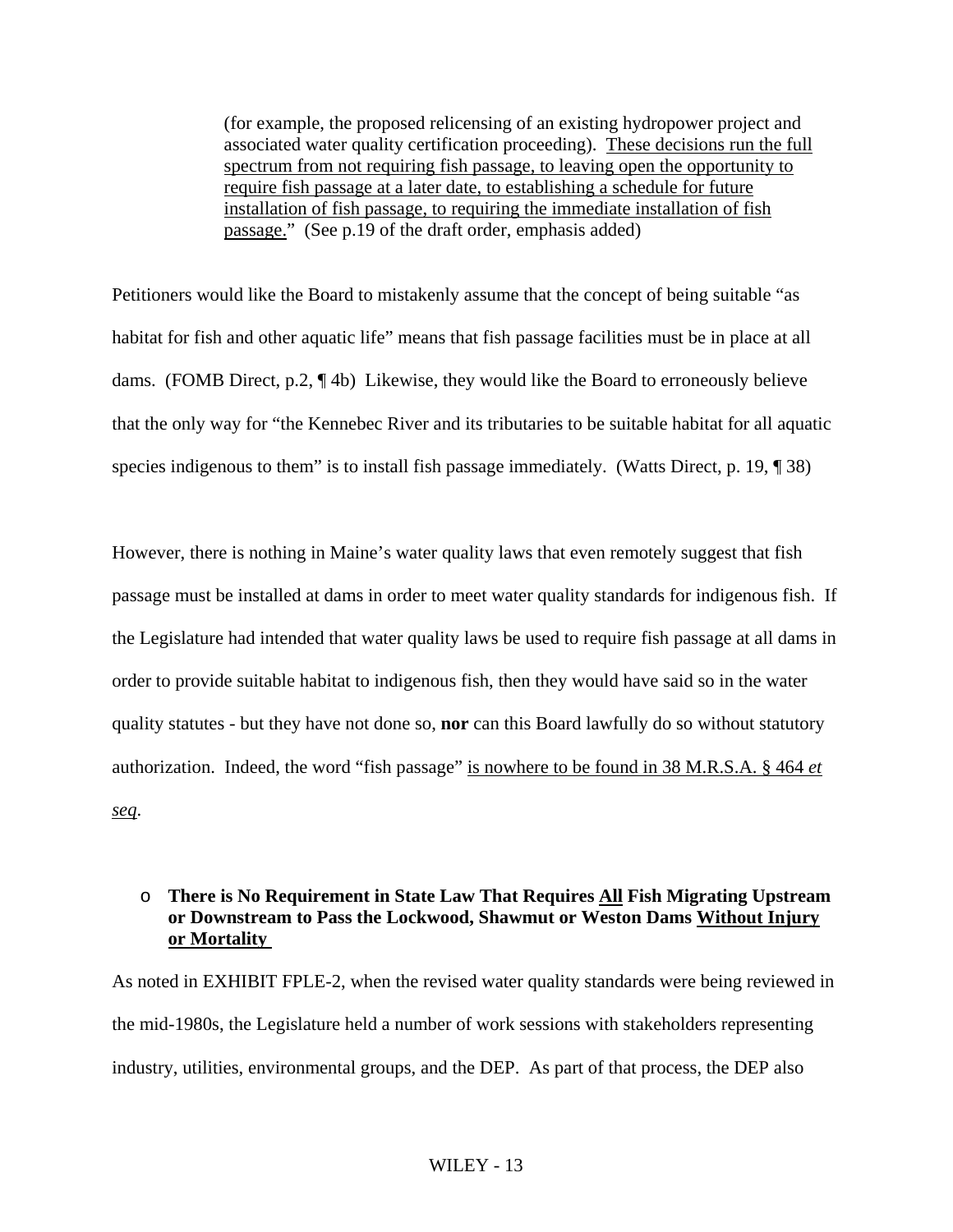held a number of workshops to explain the proposed changes in classification and what the

implications would be for each water body. During the process, the DEP issued *A Summary of* 

*the Scientific Basis for the Proposed Changes to Maine's Water Quality Standards and Summary* 

*of Attainment Under Present and Proposed Standards, October 15, 1985*. Excerpts from this

report are contained in EXHIBIT FPLE-15. In regards to the concept of providing suitable

habitat for indigenous fish, the DEP stated the following:

"…That portion of the proposed law regarding aquatic life states that discharges may cause some changes to aquatic life, provided that the receiving water shall be of sufficient quality to support all indigenous species of fish and maintain the structure and function of the aquatic community.

Like Class B, this standard has two parts or tests. The first is that the receiving water must be of sufficient quality to support all indigenous species of fish. Since Class C would be Maine's lowest class it must at least be consistent with minimum federal requirements which require that the quality of waters necessary for fish propagation will be maintained. This would be established through effluent bioassay test, but again, I remind you, that fish species need not be present, only that water quality cannot be a limiting factor…

The second part of the standard is that community structure and function must be maintained…Within Class C waters, significant losses and shifts in species would be allowed. One would expect to see some pollution intolerant species disappear, but it is essential that there is some replacement by more tolerant species and that these tolerant species fulfill all vital functional roles in the community…." (EXHIBIT FPLE-15, p. 7-8, emphasis added)

This concept of how to determine if waters are sufficient to support all indigenous species of fish

was confirmed by the Legislature when it adopted the changes to the water quality laws in 1986:

"In the definition of indigenous (sub-§ 7), the legislature recognizes that in some waters of the State (e.g. impoundments) habitat is unsuitable to support all indigenous species. The intent of the legislature is that the chemical aspects of water quality not be a limiting factor to the survival of an indigenous species although that species may not occur in a water body for other reasons." (EXHIBIT FPLE-17, p. 13)

As noted in 38 M.R.S.A. § 466(10), accepted biomonitoring techniques shall be the way to

measure whether waters are suitable for indigenous species, not by Petitioners' prescription of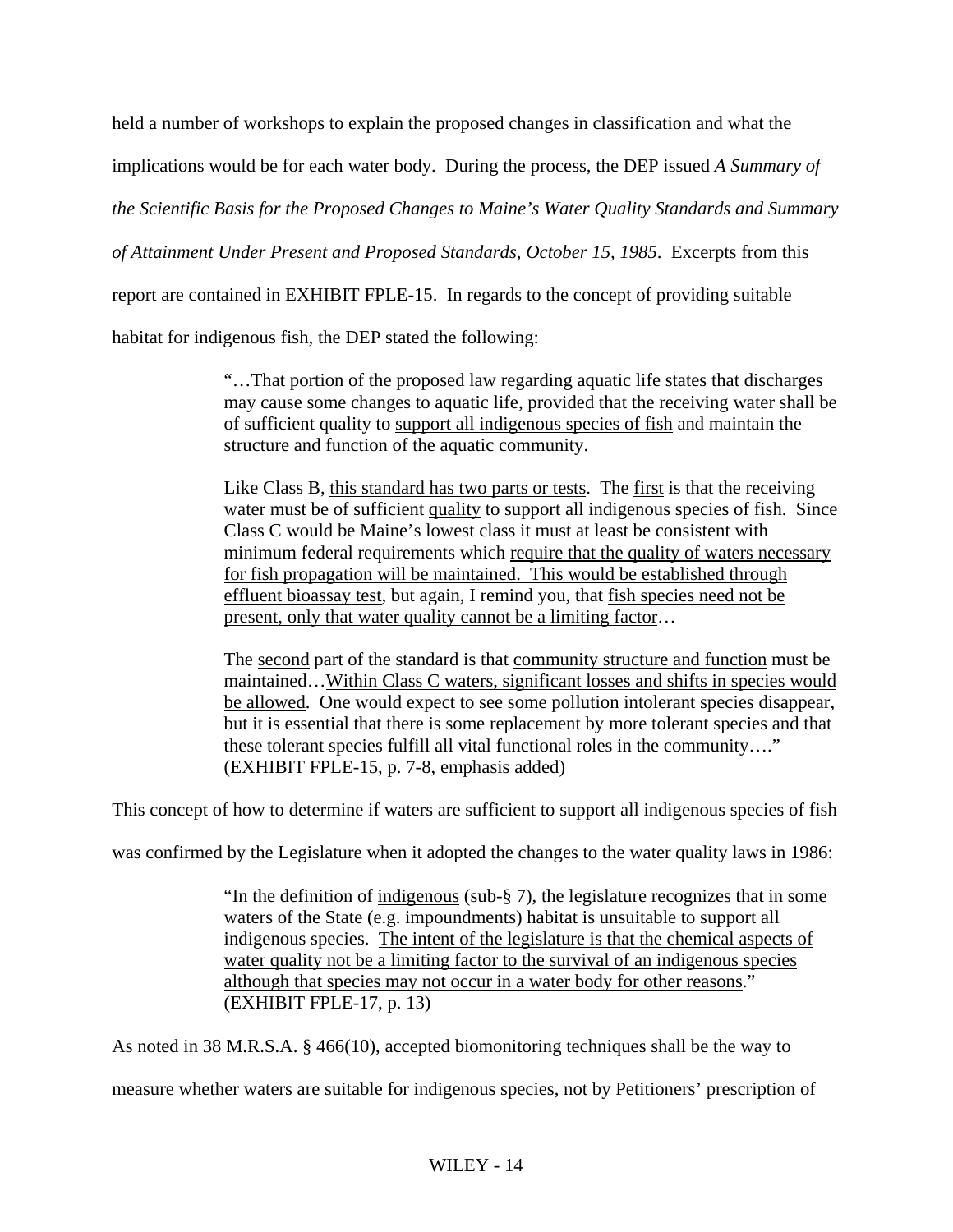"immediate, safe and effective upstream and downstream passage for all indigenous migratory fish."

In fact, in 1985, the DEP provided a summary to the Legislature and interested parties to the reclassification process of how different water bodies would fare under the then-existing and thenproposed water quality standards. As shown in EXHIBIT FPLE-15, page 56, the DEP projected that, with the exception of the river stretch where the SAPPI mill discharges below the Weston project, the water bodies encompassed by the Weston, Shawmut and Lockwood projects were expected to meet their respective Class B or C standards.<sup>[9](#page-16-0)</sup> Had the existence of fish passage been a criterion to determine whether these (or other) water bodies were in compliance with the proposed water quality standards, the DEP presumably would have listed the water bodies as being out of attainment and would have made note of the reasoning for such non-attainment. They did not. Indeed, the DEP does not even reference the need for fish passage as being a water quality criterion in its report.

## **IMPLICATIONS IF THE BOARD REINTERPRETS MAINE'S WATER QUALITY STANDARDS IN THE WAY SUGGESTED BY PETITIONERS**

If the Board reinterprets Maine's water quality standards in a way that requires "immediate, safe and effective upstream and downstream passage for all indigenous migratory fish," as proposed by Petitioners, it would turn Maine's water quality laws and fisheries management policies on their heads. To interpret the standards in this manner, the Board will effectively have to draw the following conclusions:

 $\overline{a}$ 

<span id="page-16-0"></span><sup>&</sup>lt;sup>9</sup> The stretch near the SAPPI discharge that was projected to be out of attainment with bacteria standards not dissolved oxygen or bio-criteria standards.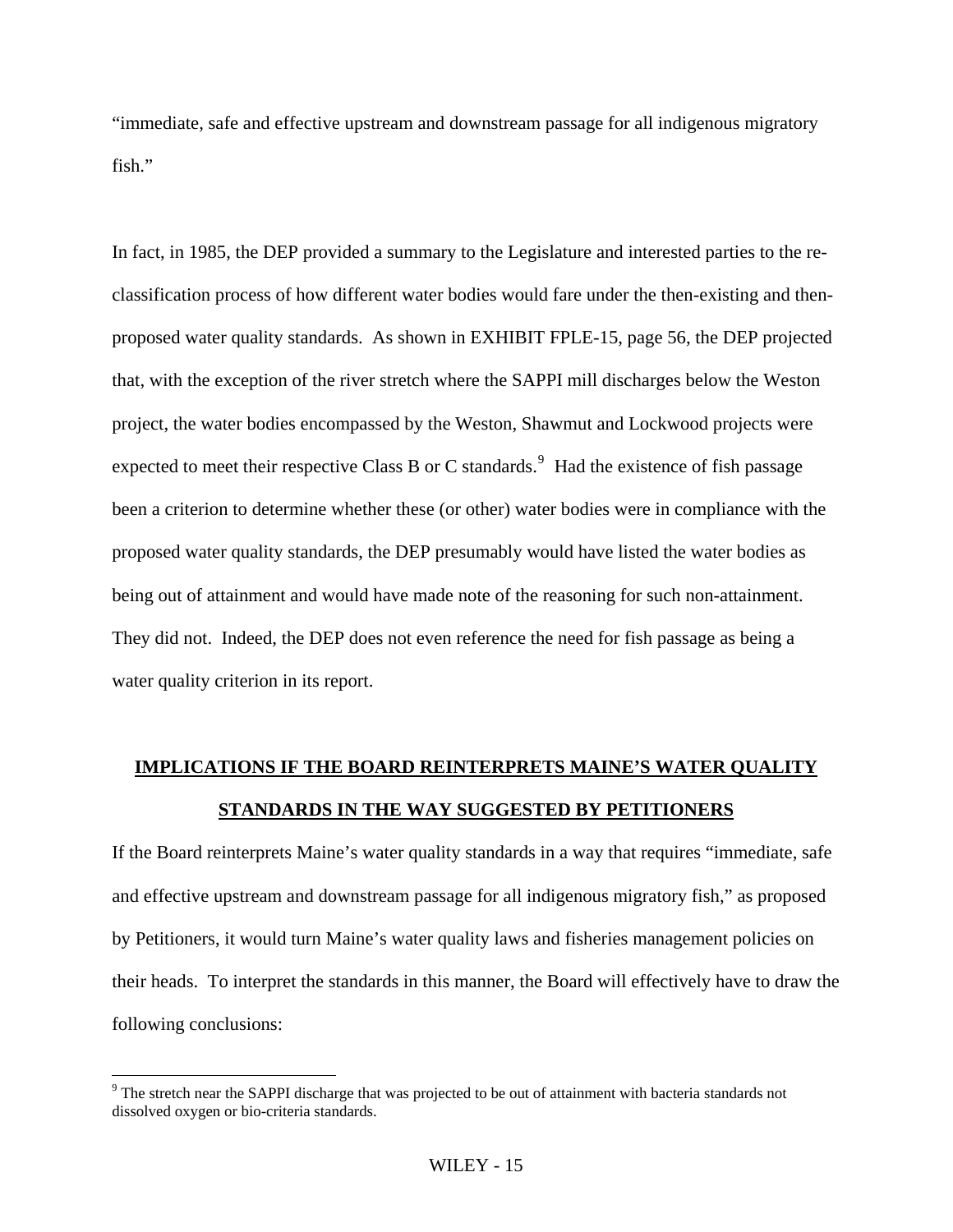- 1) When it enacted the water classification system in 1986, the Legislature somehow implicitly intended that all hydropower projects in Maine include "immediate, safe and effective upstream and downstream passage for all indigenous migratory fish," even though it explicitly laid out provisions in the statute to the contrary.<sup>[10](#page-17-0)</sup>
- 2) All water bodies in Maine with dams that do not have "immediate, safe and effective upstream and downstream passage for all indigenous migratory fish" would be out of compliance with water quality standards. There are hundreds of such dams in Maine.
- 3) All Section 305(b) reports and Section 303(d) lists of impaired waters submitted to the EPA under the CWA by the Department since 1986 have been in error since the absence of fish passage has **never** been denoted by the Department in the filings as a reason why these water bodies do not meet water quality standards.
- 4) All hydropower certifications issued by the Department and/or the Board since 1986 that do not require "immediate, safe and effective upstream and downstream passage for all indigenous migratory fish" will be invalid.
- 5) Title 12 M.R.S.A. § 6121(1) and § 12760(1), which provide authority to the Commissioners of DMR and DIFW, respectively, to require fish passage facilities at dams will no longer be valid because of the discretionary, rather than mandatory, nature of the authority granted by the Legislature under those laws. In addition, those laws will be superfluous since such mandatory authority would already be required under the water quality laws given the

 $\overline{a}$ 

<span id="page-17-0"></span> $10$  This is contrary to the fundamental rule of statutory construction that requires a tribunal to give effect to legislative intent behind the statute by applying the plain language of the statute itself. *See Enos v. Town of Stetson,*  665 A.2d 678, 680 (Me. 1995) (rejecting plaintiffs' construction of a shore land zoning statute on the grounds that such an interpretation would nullify the express language of a related shore land zoning provision). The plain language of the statute will be applied unless it leads to an absurd, illogical, or inconsistent result. *Trask v. Pub. Util. Comm'n,* 1999 ME 93, ¶ 7, 731 A.2d 430, 432.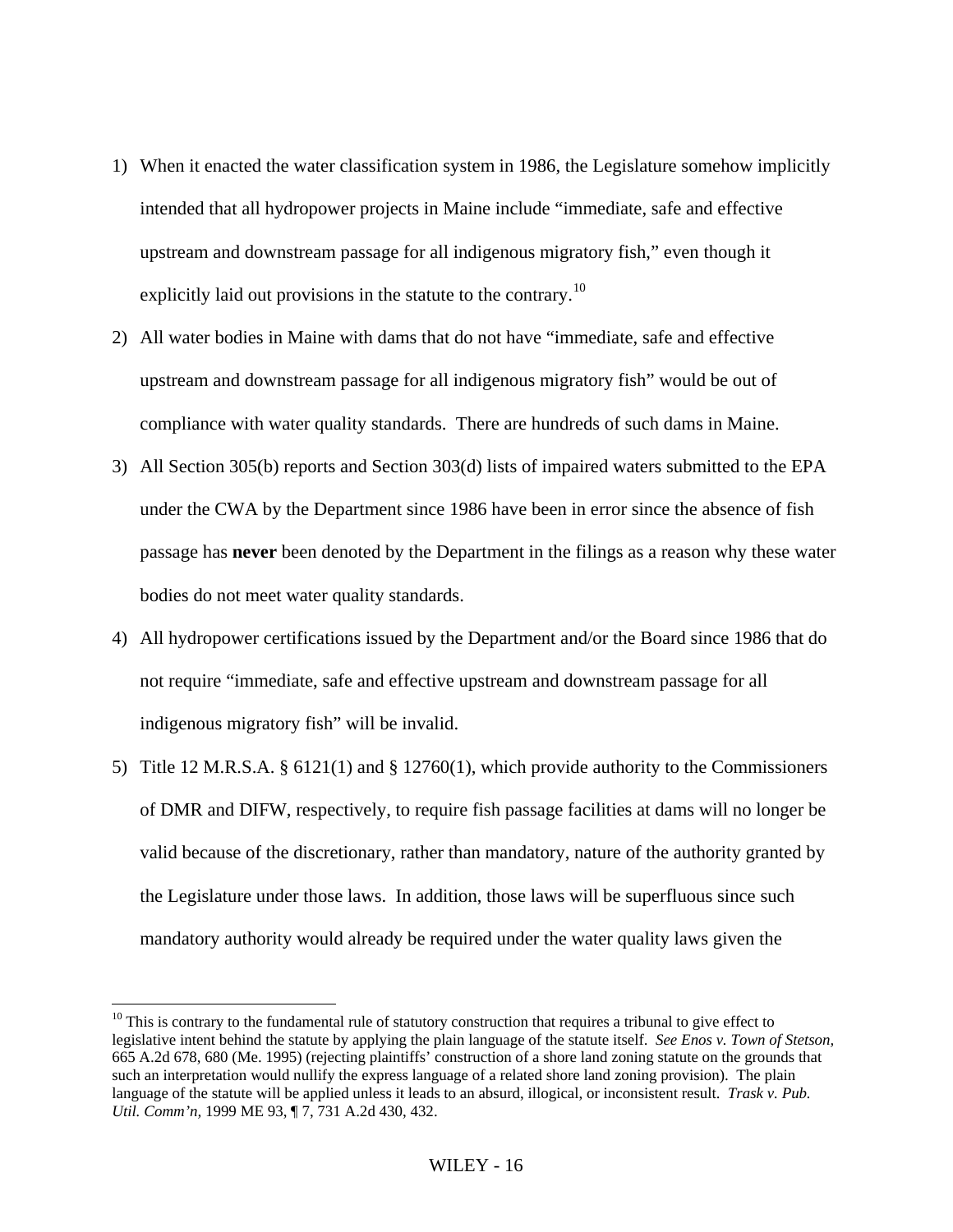interpretation prescribed by the Petitioners. *See Johnson v. Smith,* 1999 ME 168, ¶ 6, 740 A.2d 579, 581 (stating that the Law Court construes the plain meaning of the statutory language to avoid absurd, illogical or inconsistent results and considers related statutory provisions in its analysis to ensure a construction that is harmonious with the overall statutory scheme).

- 6) Any fishery management plan developed by Maine's fishery agencies and approved via public processes will no longer be valid unless it requires "immediate, safe and effective upstream and downstream passage for all indigenous migratory fish."
- 7) The longstanding positions of Maine's fishery resource agencies that fish passage should be required only when needed; that fish passage facilities be sized to meet targeted escapement goals rather than passing all species; and that fish passage facilities need not be 100% efficient in passing fish, will no longer be valid.
- 8) The ability of fishery agencies to preclude invasive or undesirable species from entering and occupying waters to which they may be indigenous will no longer be permissible since passage would be required for all indigenous migratory fish under petitioners' proposal, regardless of its impact to resident fisheries.
- 9) The 1987 KHDG Agreement; 1994 Saco River Fish Passage Agreement; 1998 Lower Kennebec River Comprehensive Hydropower Settlement Accord; 1998 KHDG Agreement; 1998 Upper Androscoggin River Storage Projects Settlement Agreement; and 2001 Indian Pond Settlement Agreement; would have been entered into under false pretenses and may no longer be valid.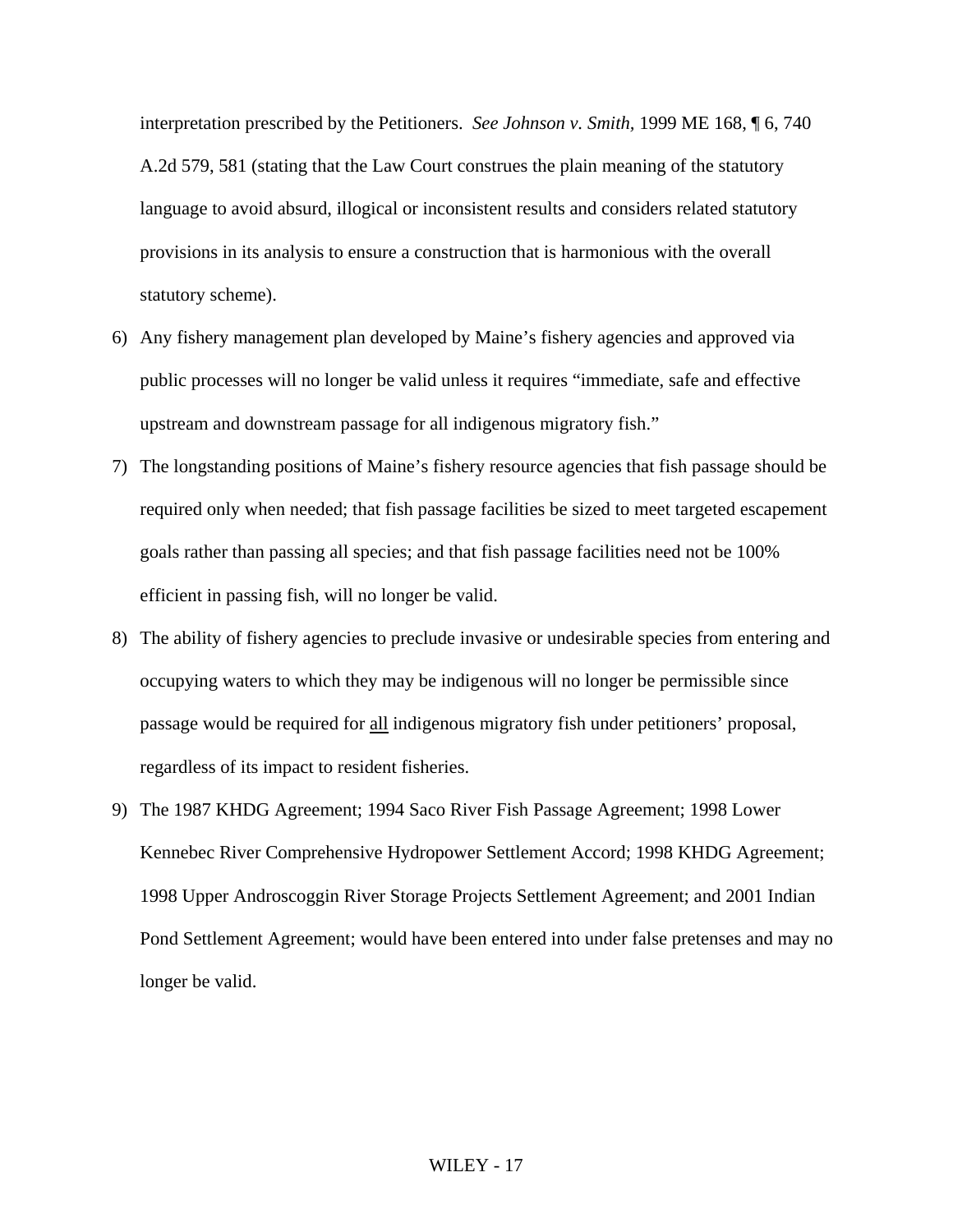10) The 2004 GLHA Penobscot Storage Settlement; 2004 Lower Penobscot River Basin Comprehensive Settlement Accord; and potentially other hydropower settlements may also have been entered into under false pretenses and may no longer be valid.

Obviously, we do not agree with Petitioners' interpretation of Maine's water quality statutes and urge the Board to reject their interpretation as well. The implications of doing otherwise could have grave implications on the efforts of State and federal resource agencies, progressive dam owners like FPL Energy and other parties to restore indigenous fish to habitats outlined in the State's fishery management plans in a thoughtful and rational manner.

### **CONCLUSION**

- *1)* Petitioners' claim that, in order to meet water quality standards, certifications must be modified by requiring immediate permanent upstream and downstream fish passage has no basis in law and is contrary to the longstanding positions taken by Maine's fishery resource agencies and the DEP.
- *2)* Petitioners' claim that, in order to meet water quality standards, certifications must be modified by requiring passage of all fish attempting to migrate upstream or downstream past dams without injury or mortality has no basis in law and is contrary to the longstanding positions taken by Maine's fishery resource agencies and the DEP.
- *3)* If the Board reinterprets Maine's water quality standards in a way that requires "immediate, safe and effective upstream and downstream passage for all indigenous migratory fish" as proposed by Petitioners, it would turn Maine's water quality laws and fisheries management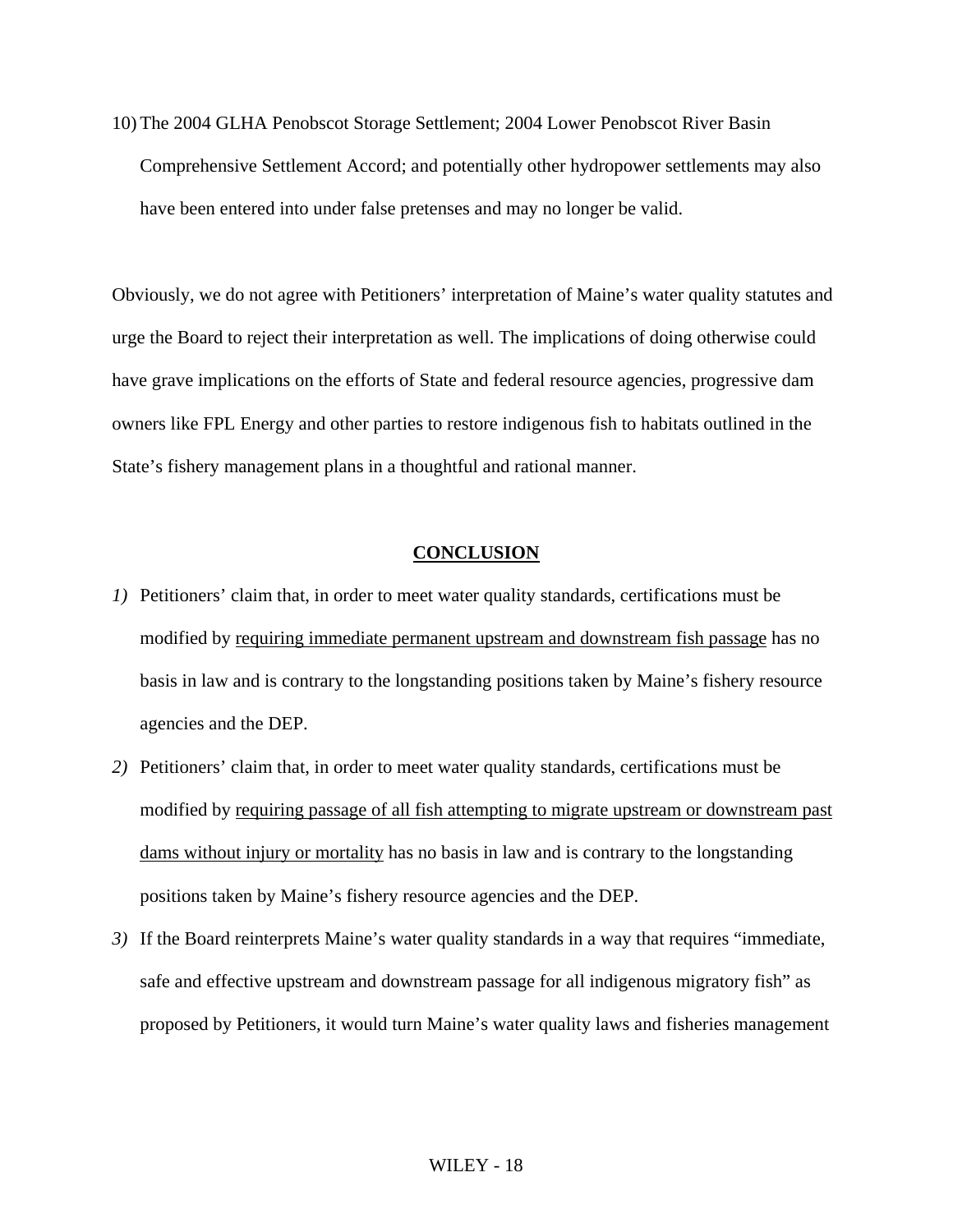policies on their heads and could have grave implications on fish restoration efforts throughout the State.

4) The petitions to revoke, modify or suspend the water quality certifications for the Lockwood, Shawmut or Weston projects should be dismissed.

In conclusion, we respectfully request that the Board deny the Petitioners' requests to revoke, modify or suspend the water quality certifications for the Lockwood, Shawmut and Weston projects.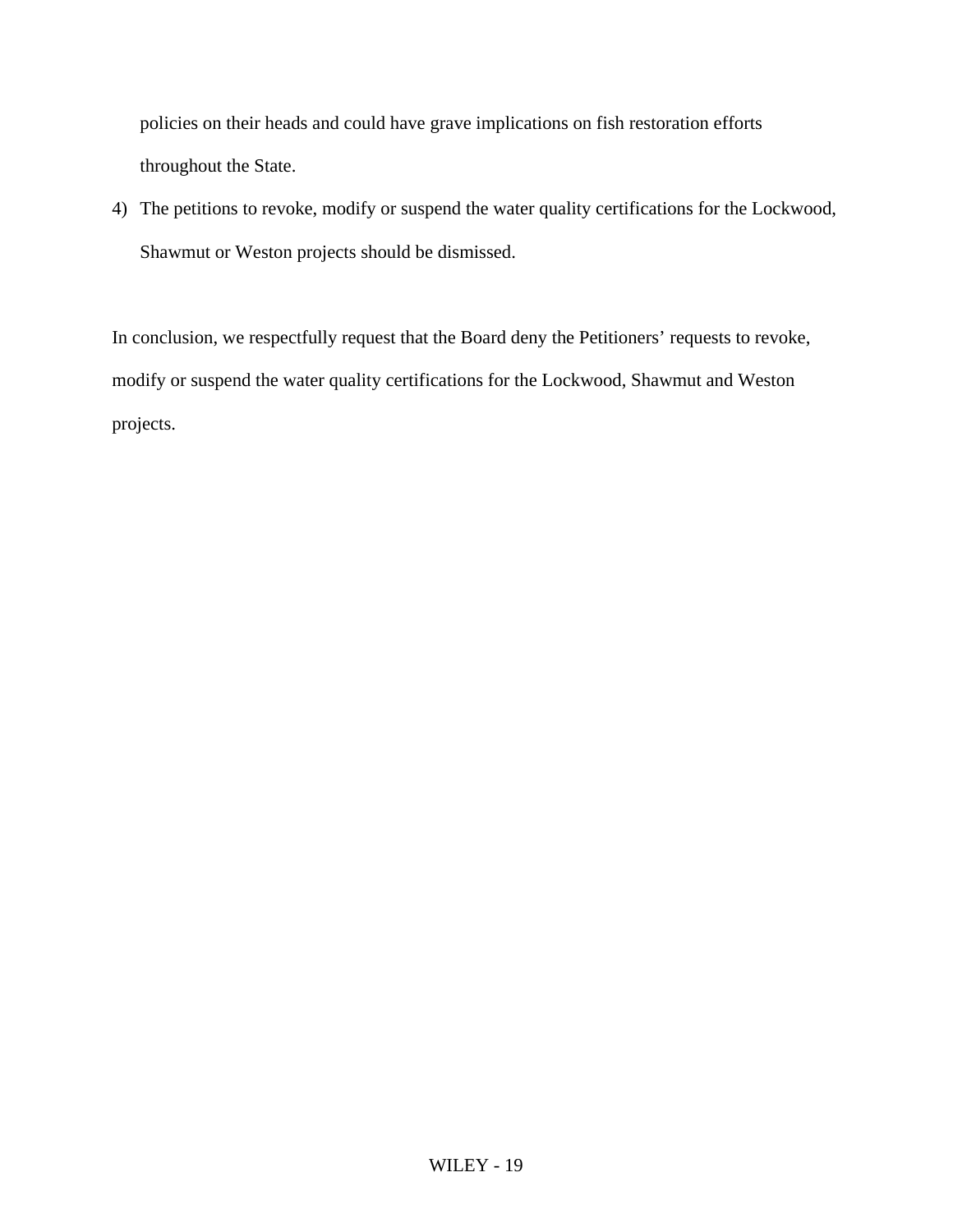$2/7/07$ Dated:

Was  $\overline{F}$ Allen Wiley

### **STATE OF MAINE** COUNTY OF KENNEBEC

Personally appeared before me the above-named F. Allen Wiley and made oath that the foregoing is true and accurate to the best of his knowledge and belief.

 $\sim$ 

Dated: \_

 $\mathcal{L}$ 

mur Develo 00

Notary Public My Commission Expires:

DONNA A. SEVERANCE<br>NOTARY PUBLIC, STATE OF MAINE<br>MY COMMISSION EXPIRES AUGUST 16, 2011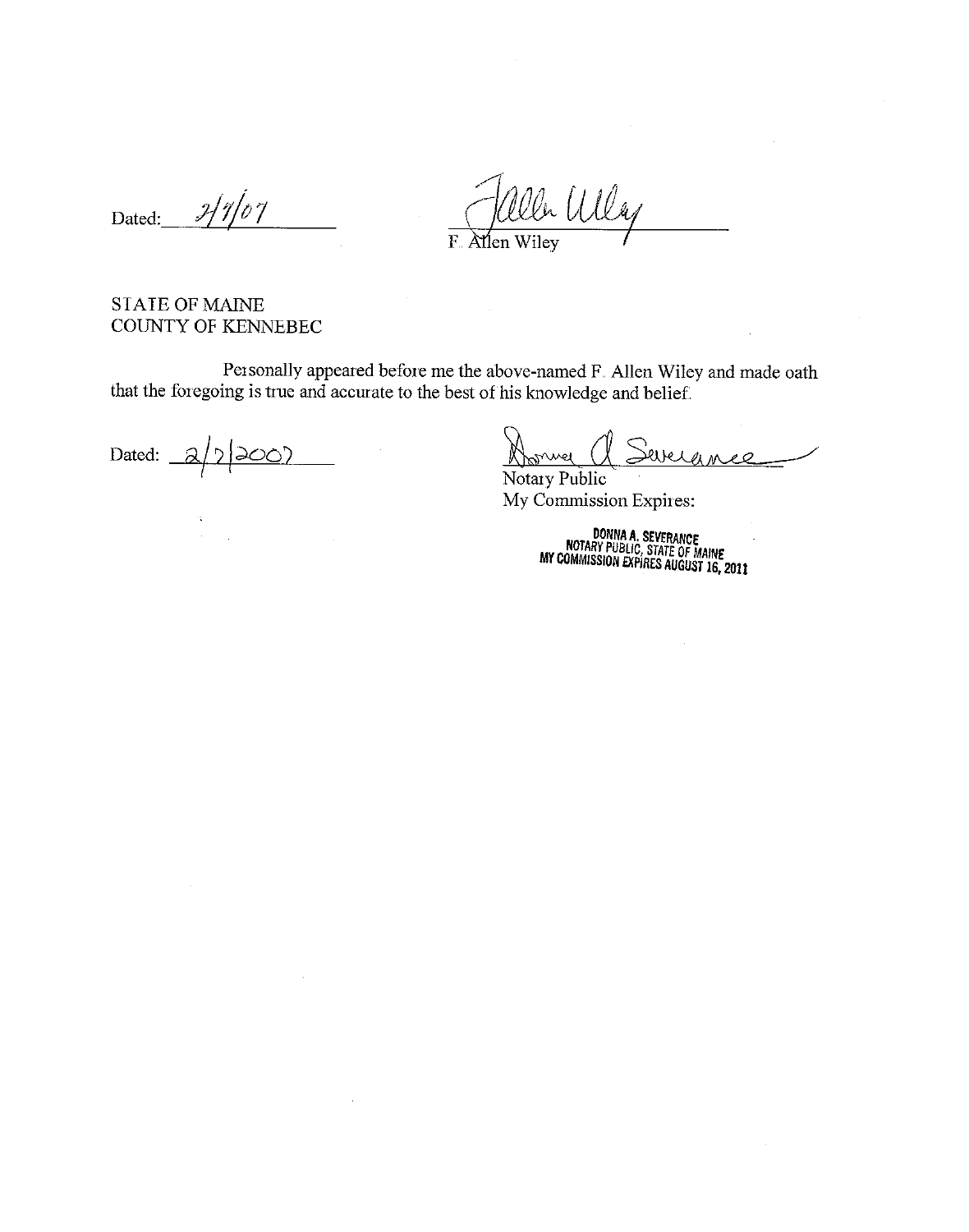## **EXHIBIT FPLE-15**

A Summary of the Scientific Basis for the Proposed Changes to Maine's Water Quality Standards and Summary of Attainment Under Present and Proposed Standards, October 15, 1985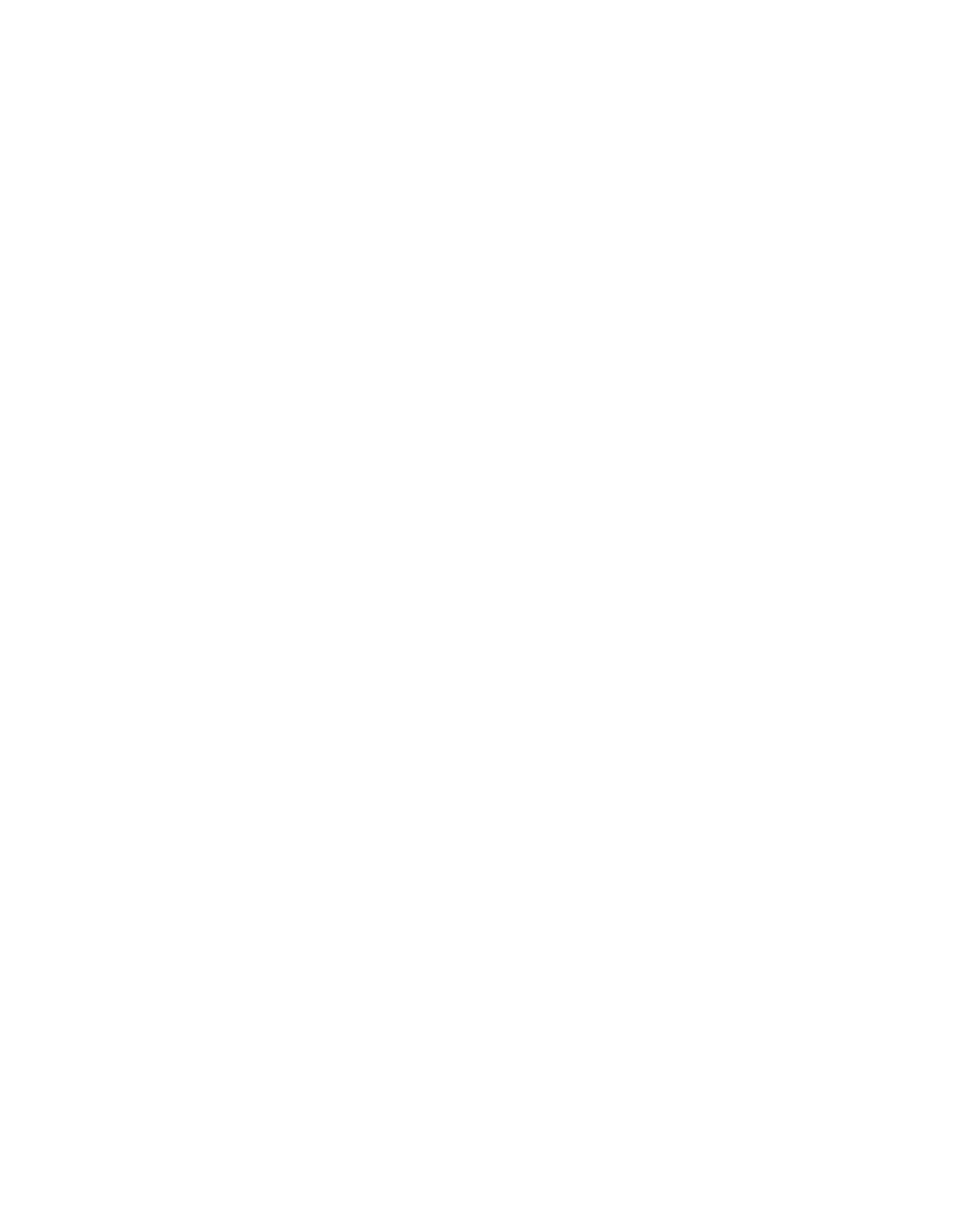

# **STATE OF MAINE** Department of Environmental Protection

MAIN OFFICE: RAY BUILDING, HOSPITAL STREET, AUGUSTA MAIL ADDRESS: State House Station 17, Augusta, 04333

JOSEPH E. BRENNAN GOVERNOR

**HENRY E. WARREN** COMMISSIONER

October 15, 1985

Mr. Tim Glidden Office of Legislative Assistants State House Station 13 Augusta, Maine 04333

Dear Tim:

In order that everyone interested in L.D. 1503 understand the rationale for the proposed changes from present law, we have prepared a package which we hope sufficiently justifies each major change from present law. Because many of the concepts are unfamiliar to the general public, we found it difficult to make the summary any briefer without sacrificing clarity.

The only amendment to L.D. 1503 offered here is the list of biological definitions found in Table II, page 18 and 19.

The packet is organized by topic and includes a Table of Contents to make it as easy as possible to locate topics of specific interest. We are very interested in any comments made concerning the rationale, since that, after all, is the foundation of L.D. 1503.

If you desire further clarification, let me know immediately.

Sincerely.

DAVID COURTEMANCH Biologist Division of Environmental Evaluation and Lake Studies Bureau of Water Quality Control Department of Environmental Protection

 $DC/w$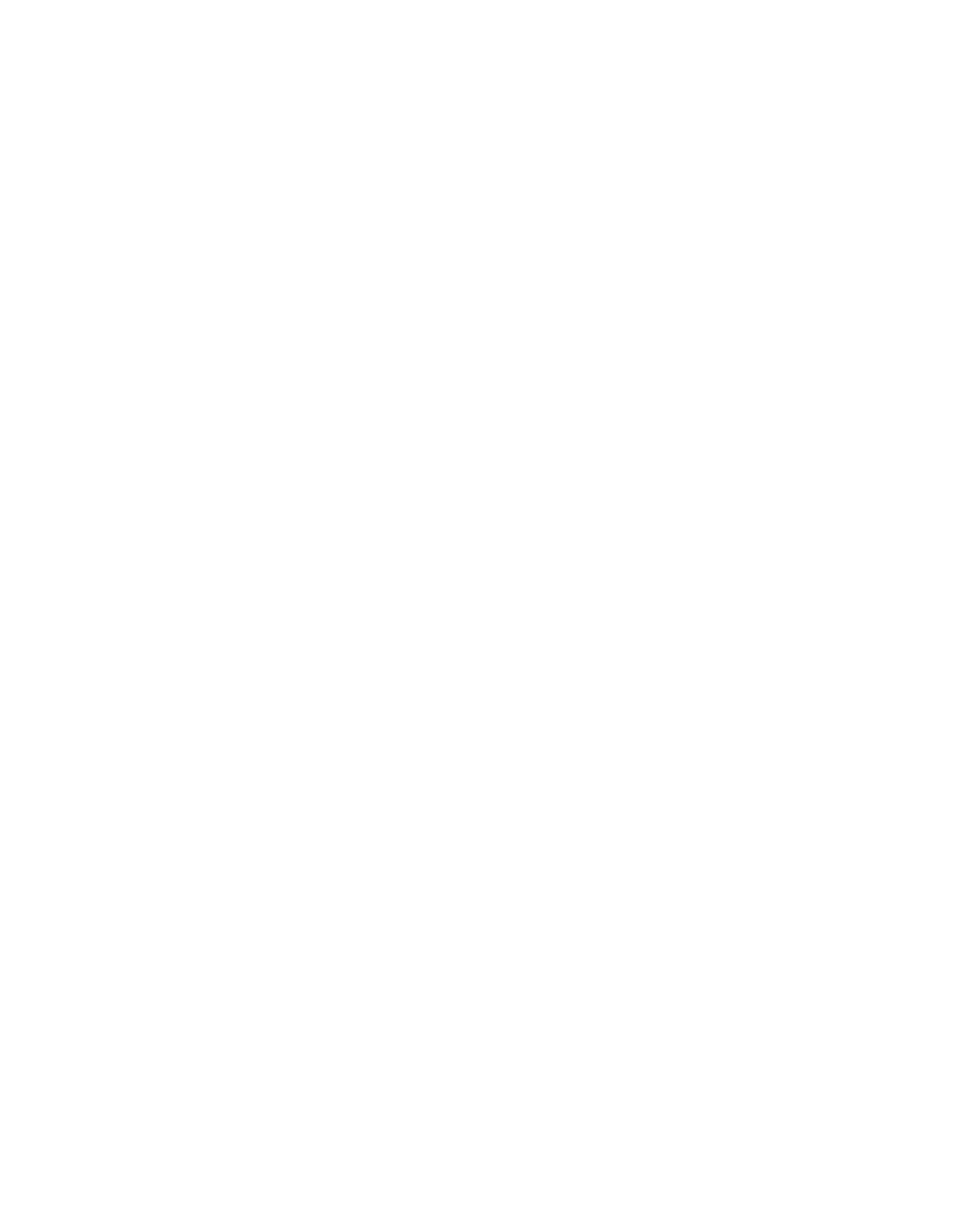A SUMMARY OF THE SCIENTIFIC BASIS FOR PROPOSED CHANGES



MAINE DEPARTMENT OF ENVIRONMENTAL PROTECTION AUGUSTA, MAINE October 15, 1985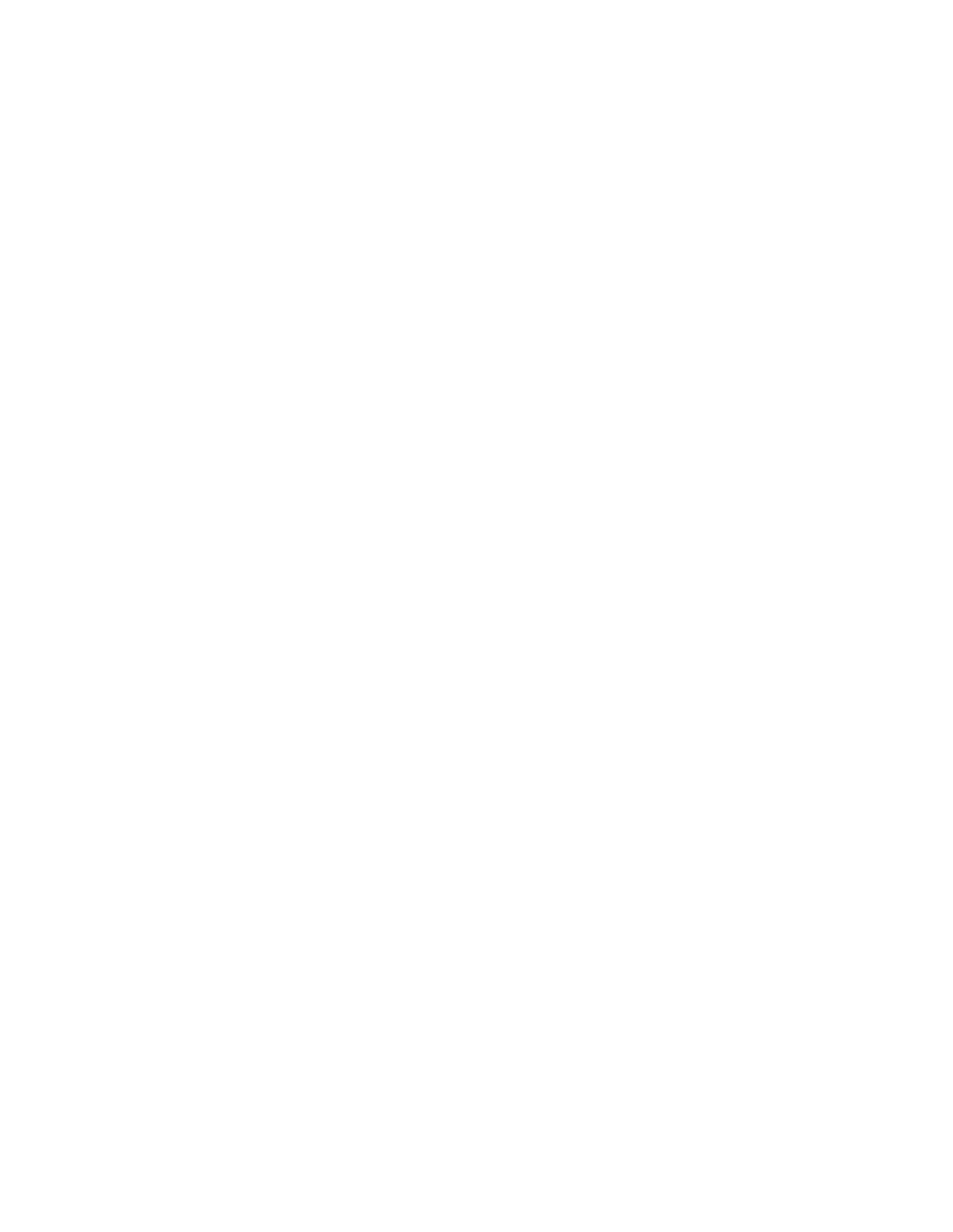## TABLE OF CONTENTS

| Ι.   |                                                                   |
|------|-------------------------------------------------------------------|
|      | Implementation of Language Pertaining to Aquatic Life10           |
|      | Table 1 Aquatic Life Standards Proposed in LD 150316              |
|      | Table 2 Proposed Definitions to be Included in LD 150317          |
|      | Table 3 Applicable Measures of Community Structure and Function19 |
|      |                                                                   |
|      | Questions and Answers from Biological Workshop25                  |
| 11.  | Proposed Lake Classification System and Discharge Policy31        |
| 111. | Proposed Dissolved Oxygen Standards for Fresh Surface Waters35    |
| IV.  | Proposed Bacteria Standards for Recreational Waters41             |
| ν.   | Attainment of Present and Proposed Standards46                    |
|      | Table 1 - Present and Proposed Water Quality Standards47          |
|      | Table 2 - An Estimation of the Dissolved Oxygen Levels which      |
|      | would occur in Various River Reaches under 701049                 |
|      | Table 3 - An Assessment of Bacteria Standard Attainment52         |
|      | Table 4 - Preliminary Estimation of Biotic Standard Attainment54  |
|      | Table 5 - Attainment Summary for Various River Reaches56          |
|      | Table 6 - An Assessment of the Attainment of Present and          |
|      | Proposed Trophic State Standards for Lakes and                    |
|      |                                                                   |
|      | Table 7 - Areas closed to Shellfish Harvesting due to             |
|      | Bacterial Pollution<br>. 62                                       |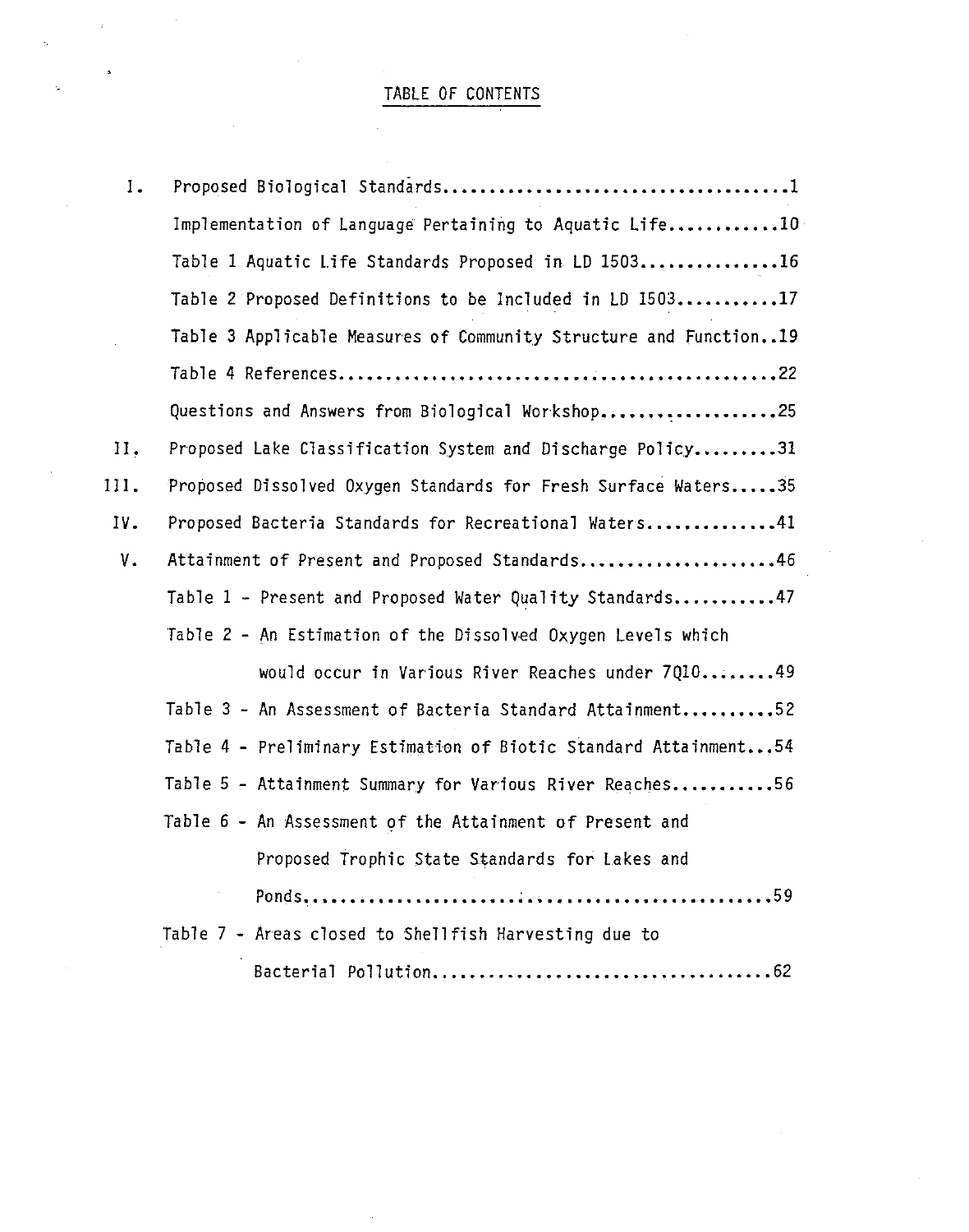Classification of the State's waters began in the mid 1950's. The quality of the State's waters at that time was probably the poorest in history with little treatment. Little changed until the late 1960's and our knowledge of water pollution was astonishingly small. With the enactment of the Federal Clean Water Act and especially the amendments of 1972, water pollution control escalated at a rapid pace. By the late 1970's most industries and major municipalities were providing treatment for their wastes. The consequence was a dramatic improvement in the quality of the State's water, an improvement well beyond the expectations of most people. As a result these waters are being used in ways and to an extent which were previously not imagined.

In this same period, a large body of scientific knowledge about water quality management had been developed. Twenty years ago, oxygen demanding waste was the overwhelming concern. As this was reduced, water quality improved, but we also found many instances where the magnitude of oxygen demanding wastes had only masked other underlying water quality problems. Hence, the DEP is now attentive not only to oxygen demand but also to problems such as toxic substances, complex effluents, synergism, bioaccumulation, biomagnification, and so forth.

The present quality of our waters, the improved scientific basis of DEP policies, the greatly expanded public use of our waters, and the expanded

 $-1-$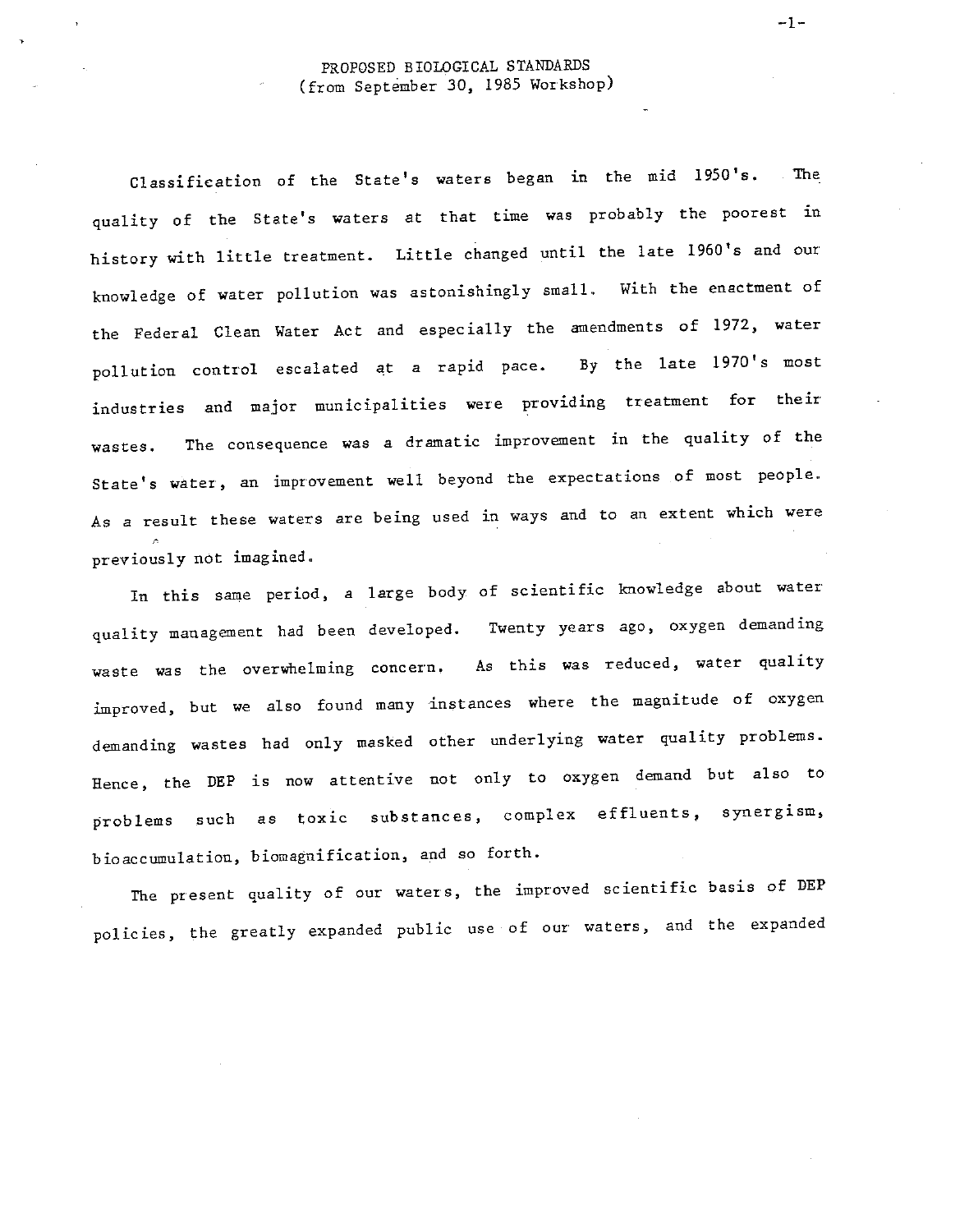realization of all the intricacies of 'water quality' has led the department to propose a new classification system for our waters. It is thought that a major revision is necessary at this time to bring our laws into conformance with federal laws, with newly enacted state laws such as the Maine Rivers Act, and with the policies of other state agencies such as the Office of Energy Resources, Inland Fisheries and Wildlife, and Marine Resources. **The** State should make use of the best available knowledge and to recognize the present quality and uses and develop improved policies and programs for protection and improvement of the State's waters. It is the intent of the Department, that this proposed revision of the law is not intended to change present overall water quality in the State. It is only intended to improve the means by which the Department manages and monitors quality of the water. Where any modifications are proposed which cause easing or tightening of present standards, it has been done only where strong scientific evidence directs a change to conform with established uses.

With respect to the biological standards, those factions which represent either the environmentalist side or the discharger's side should not view these standards as wholly good or bad. While the discharger may regard any new standard as just an additional burden, benefits from this form of standard should not be overlooked. Likewise, while the environmentalist may see these standards as yet another way to tighten some screws, it should realized that this is not the purpose.

The Federal Clean Water Act in Section 101 states that "it is the objective of this Act to restore and maintain the chemical, physical and biological integrity of the Nations waters." Of those three characteristics, biological integrity is the most important since the physical and chemical characteristics have their greatest relevance as they relate to the well

 $-2-$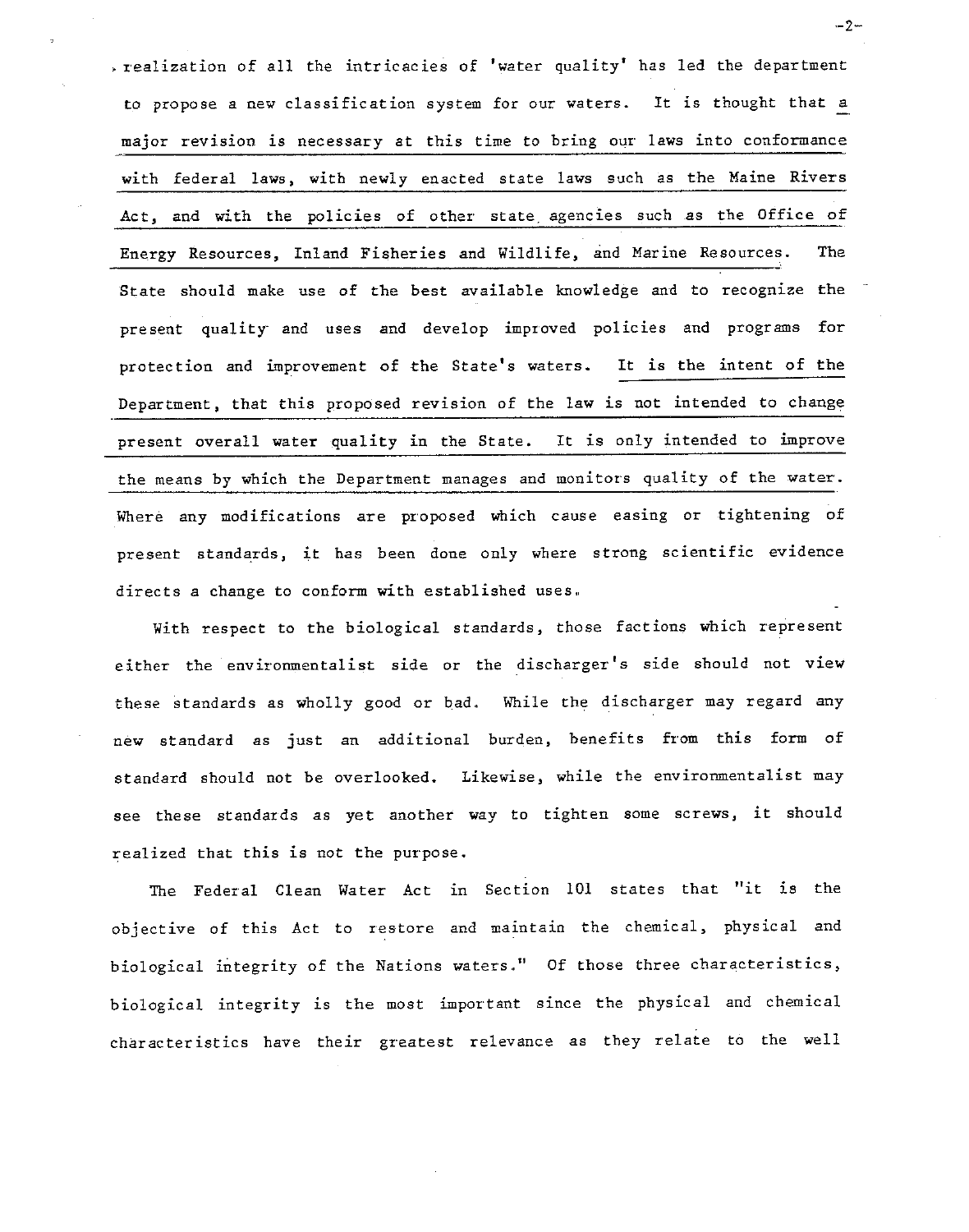being of the biological community. The biological community establishes the foundation for many of the uses made of our waters and where we realize our own well being. Title 38 Section 341 of Maine Statutes state the Department "shall protect and improve the quality of our natural environment and resources which constitute it, by directing growth which will preserve for all time an ecologically sound and aesthetically pleasing environment." Techniques of biological evaluation are obviously the most direct means for measuring the ecological soundness of the environment. Biological evaluation has proven itself to be too valuable a tool in our water quality program to It is the best means to integrate all the factors which be ignored. encompass the term water quality.

Many have suggested that biological standards are new and untried, yet this is definitely not the case. In fact, present state law has very definitive and strict biological standards in all classes except Class D. Department regulations presently exist which use diversity of bottom fauna to describe B-1 and B-2 waters, regulations specifying bioassay procedure and include the trophic state index to evaluate lake water quality. The concept is not at all new but is limited because of obsolete language in present law.

Class A standards presently state "there shall be no disposal of matter or substances in these waters which would .......contain chemical constituents harmful....... to animal or aquatic life." This class states specifically that effluents must be equal to or better than the receiving water. Thus, it must be assumed that all aquatic species could exist in such a water class.

Class B-1 and B-2 standards likewise state "there will be no disposal of matter or substances in these waters which would........contain chemical constituents........harmful to animal or aquatic life." Additionally these

 $-3-$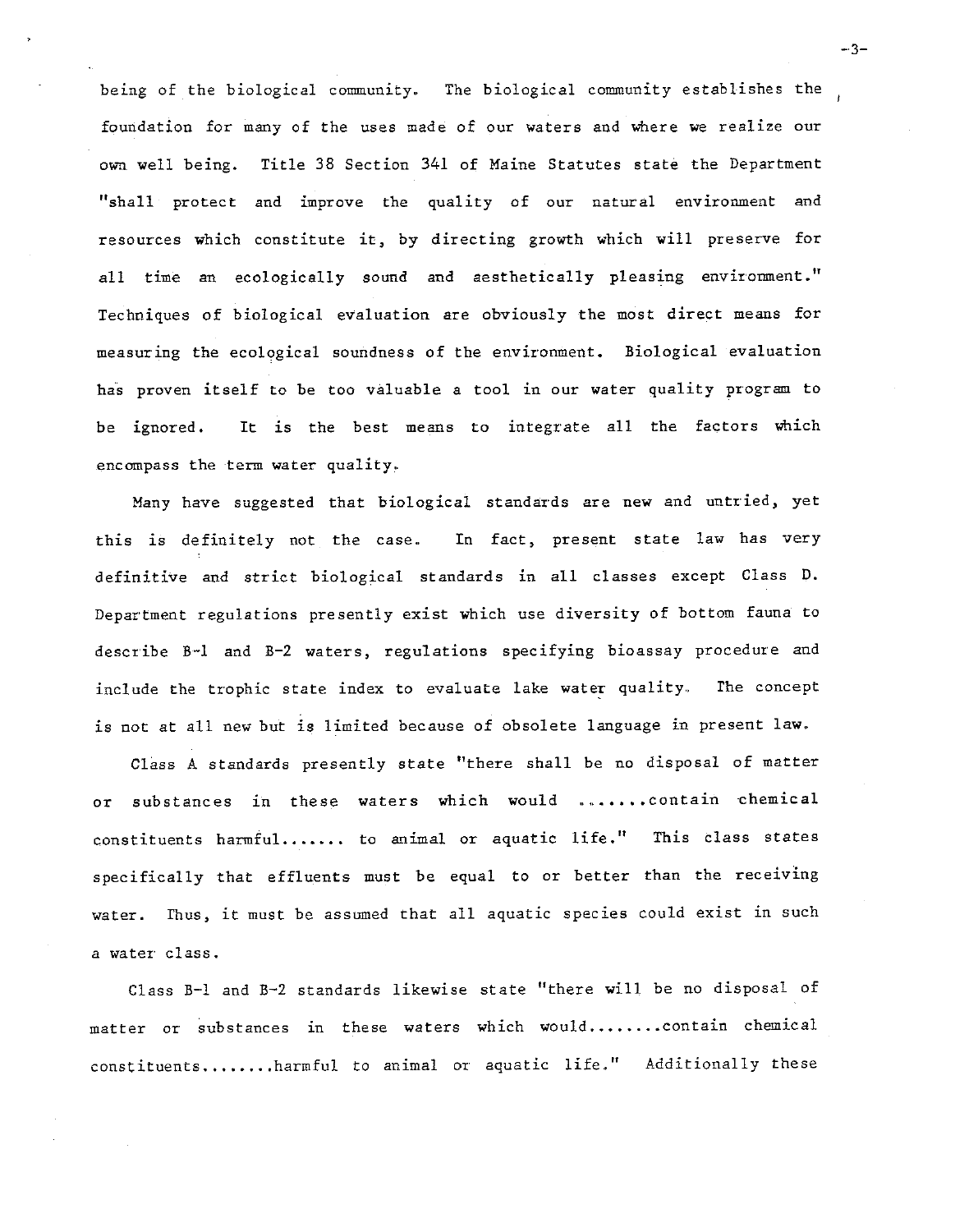waters "shall be free of any matter or substance which alters the composition of bottom fauna,......or which interferes with the propagation of fish", "nor shall disposal of sewage or waste be injurious to aquatic life or render such dangerous for human consumption."

Class C standards also state "there will be no disposal of matter or substances in these waters which would .... also contain chemical constituents harmful to animal or aquatic life," "nor shall disposal of sewage or waste be injurious to aquatic life or render such dangerous for human consumption."

If these biological standards are examined collectively one finds they In fact they are exactly alike by specifying no are all quite alike. disposal of substances harmful to animals or aquatic life. Classes B-1, B-2, and C all specify disposal of wastes shall not be injurious. Classes B-1 and B-2 are actually the most restrictive by further specifying the waters must be free of substances which alter the composition of the bottom fauna.

Managing State waters by using these standards is rather difficult. It seems absurd to establish any criteria which defines the term "harmful to animals and aquatic life" as suitable for Class A (our highest quality waters) as well as for Class C (those waters receiving the greatest waste load). Criteria consistent with the other characteristics of Class A waters, specifically the clause that discharges shall be of equal or better quality than the receiving water, could doubtfully be applied to Class C waters without jeopardizing the quality of our Class A waters and introducing a potential for degradation which the legislature did not intend.

The existing biological language was written before the DEP had a biological staff to make these evaluations, and before there was widespread treatment of wastewater. The individuals who wrote these standards were certainly forward-thinking since they obviously recognized such issues as

 $-4-$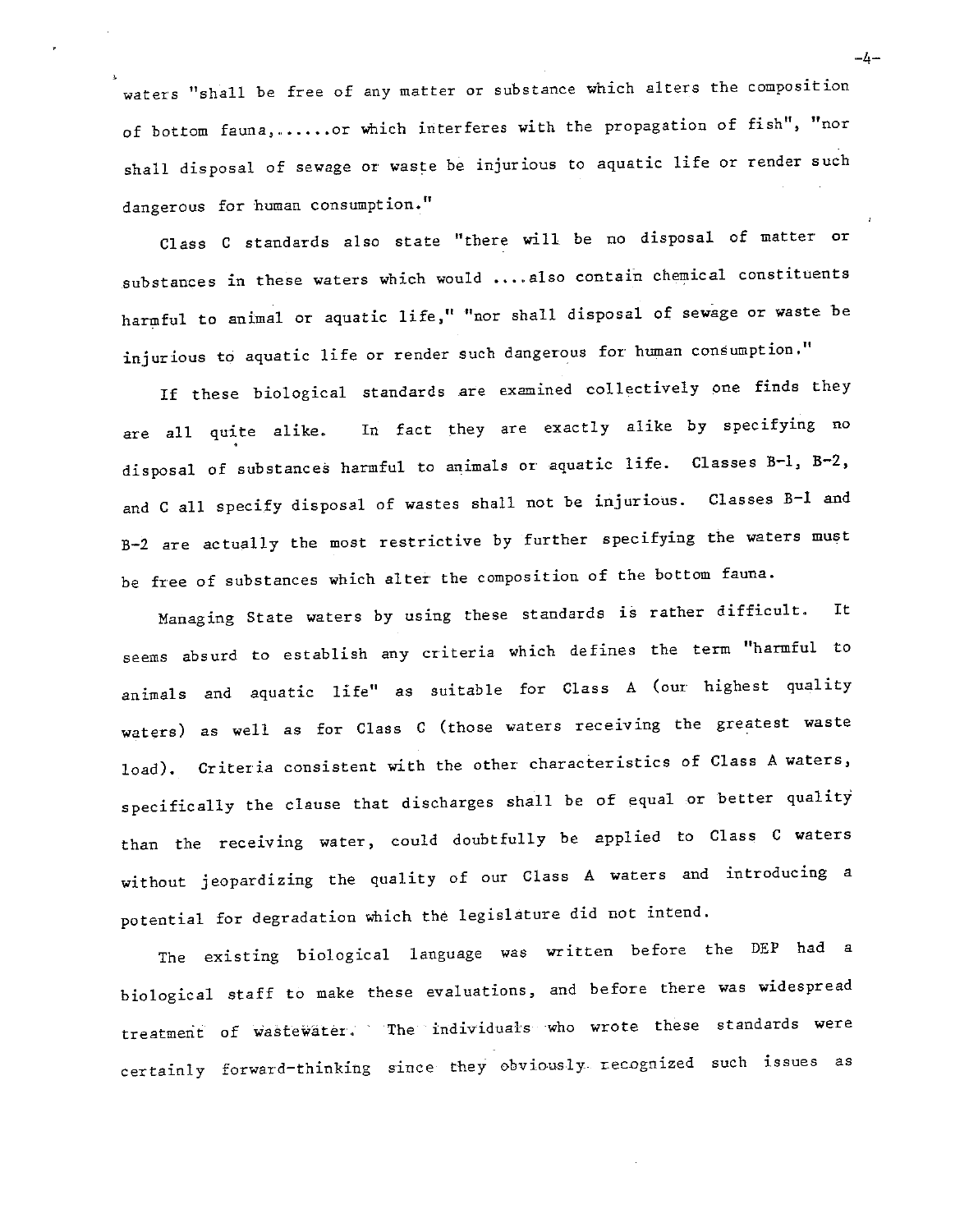"toxics, fish consumption and the role of bottom fauna in their plan. They. did work at a disadvantage, in that, it is doubtful they could foresee the quality of the State's water after treatment was applied. It is also doubtful they had a clear idea how these standards could be defined since the science of environmental biology was unrefined 20 years ago.

Environmental biology has evolved during this period and now provides a sound theoretical foundation to make these evaluations. Bioassay methodology has now become a very standardized science and is routinely performed by state and federal laboratories as well as a large number of private Likewise, the ecology of aquatic communities is now well laboratories. described especially as it relates to the benthic invertebrates. The river continuum theory (Vannote et al 1980) has become a central theme in this new understanding and encompassess other concepts such as materials spiraling (Wallace et al, 1977) and functional feeding strategy (Cummins, 1973, 1974), such that we now have a good understanding of how these ecosystems operate. Taxonomy, that bug-a-boo of early studies is well established for most groups These ideas have been incorporated into numerous water quality studies now. including works by Rabeni and Gibbs (1977) and Rabeni and Davies (1985) here The Europeans have used biomonitoring since the early 1900s with in Maine. the advent of the Saprobian index and numerous techniques have evolved since Therefore the time is right to take the that time (Hellawell, 1977). initiative of previous legislatures and turn this into a workable framework of standards applicable to the present status of our waters and with a sound ecological basis.

The D.E.P.'s proposal and the rationale for it is as follows:

It has been assumed that the public wants waters of different quality available, both high quality recreation oriented waters as well as waters of  $-5-$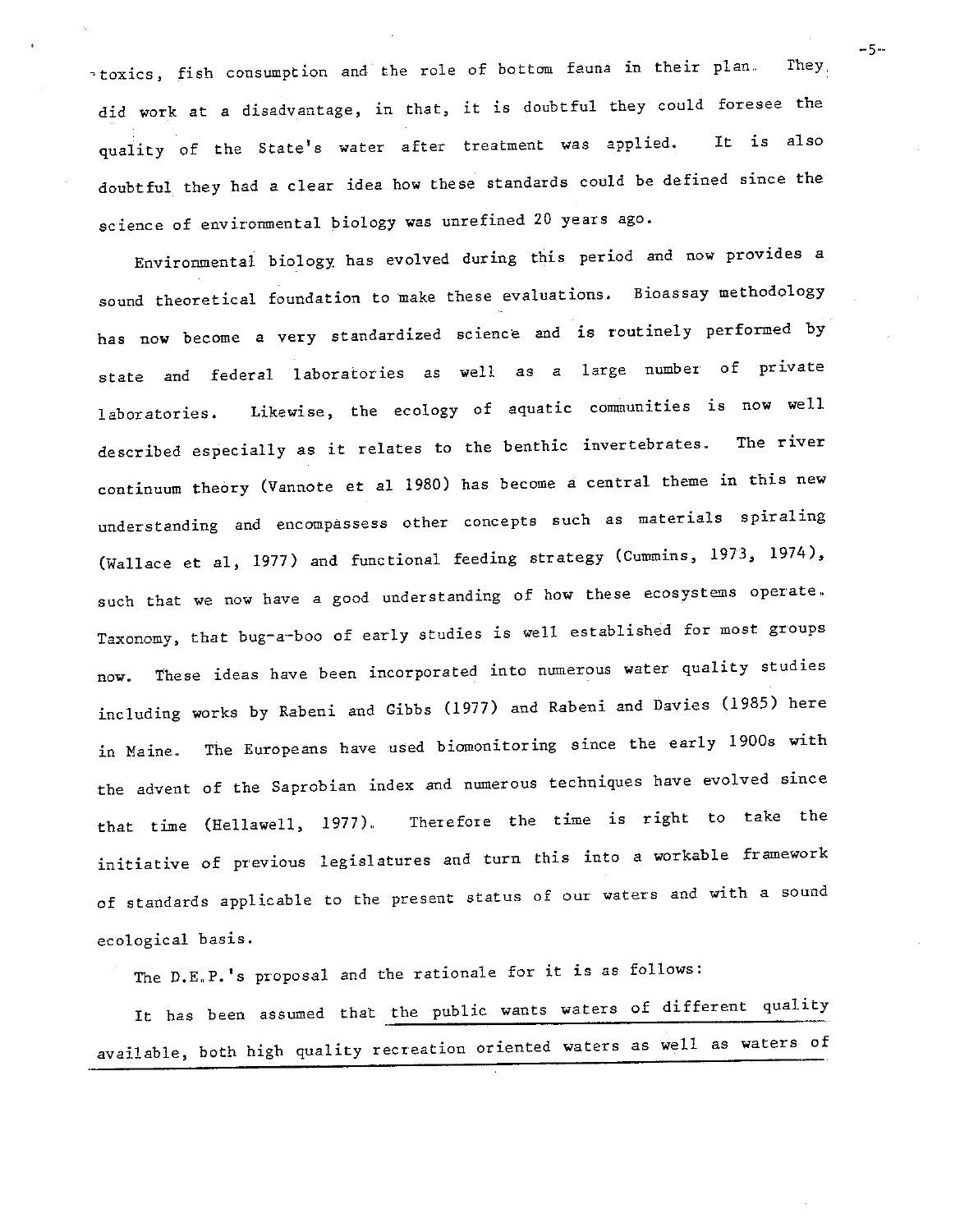lesser quality for economic and social needs. The DEP has recommended that four classes be established for Maine's rivers and streams.

Class AA is a new class with the highest degree of protection. It will be for free-flowing rivers and all discharges will be prohibited. This class is intended for waters of special value to the state. Consequently no change should be expected or observed in the biological community. We have thus recommended that the standard be that aquatic life shall be as naturally The definition of these terms is explained in more detail elsewhere occurs. but essentially the same species and numbers should be found as in similar habitats free of human influence.

Class A waters would be managed much as they are presently. While hydropower projects and certain highly treated effluents would be permitted, this class would have very high quality water similar to Class AA. Because of the expected high level of treatment and the restrictive clause for effluents of "equal to or better than," the same standard as Class AA is appropriate: that aquatic life shall be as naturally occurs.

The standards for Class B waters have been revised substantially. The portion of the proposed law about aquatic life states that discharges "shall not cause adverse impact to aquatic life in that the receiving waters shall be of sufficient quality to support all species indigenous to the receiving water without detrimental changes in the resident biological community." The first is that the This standard has two distinct parts or tests. receiving water will be of sufficient quality to support all indigenous species. This would be determined through use of an effluent bioassay test, but this does not mean that a species has to exist in the river or stream, only that water quality cannot be the limiting factor.

The second test is that the resident community can change but this must

 $-6-$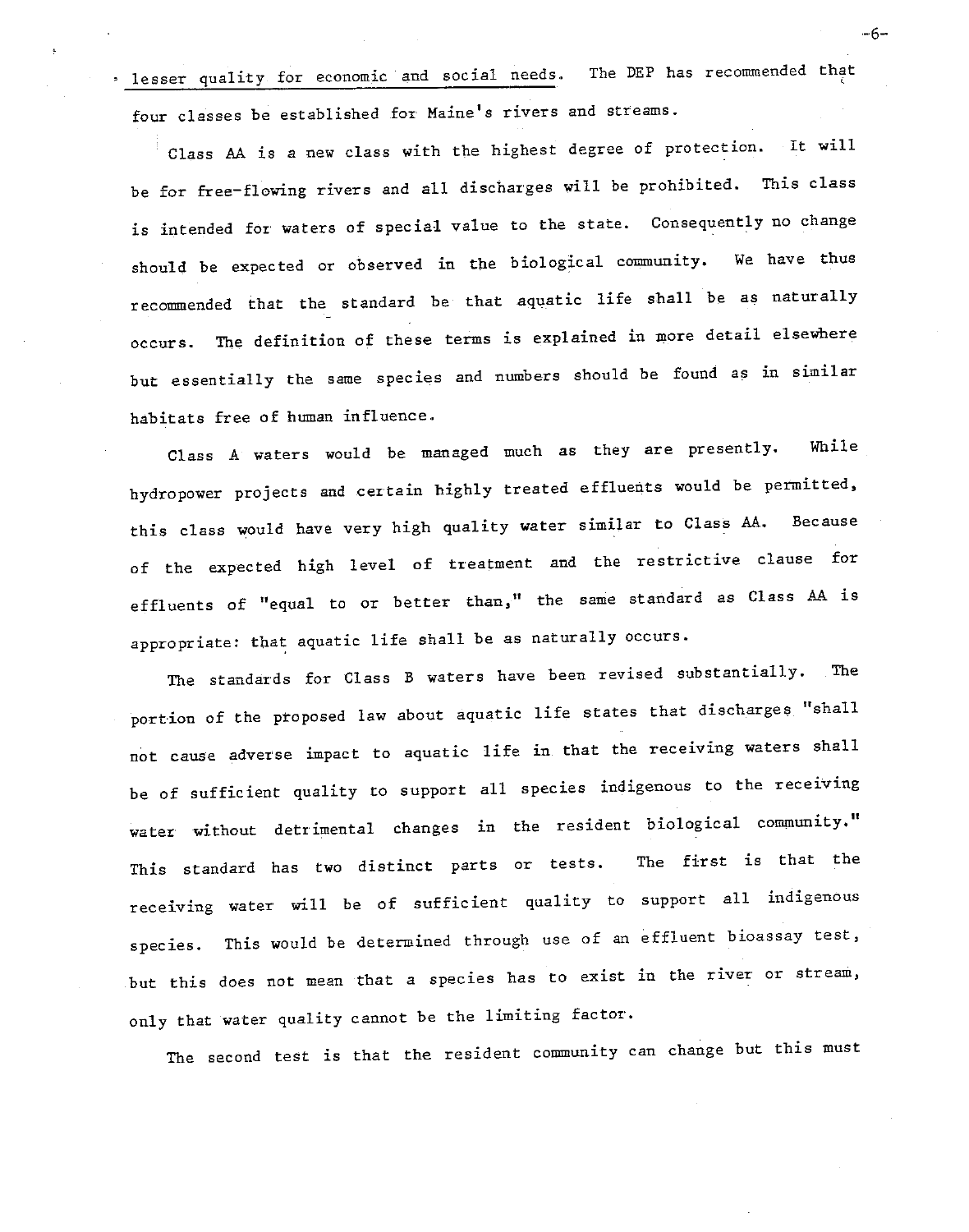not be a detrimental change such as a significant loss of species. The present law, as you recall states that the composition of the bottom fauna cannot be altered. We know for a fact that discharges, even the best treated ones with ample dilution invariably cause significant change in community composition. Maine waters are typically low in nutrients and great shifts in communities commonly occur below wastewater outfalls because of new food resources. Generally, these shifts are not indicative of any harmful effects of an effluent and should be differentiated from detrimental changes. Maintenance of species and the integrity of the community provides the aquatic system with high stability and resilience during stress periods and thus insures a sound basis for the propagation of fish and higher organisms.

Class C would be the lowest standard in the proposed system and has also That portion of the proposed law regarding been revised substantially. aquatic life states that discharges may cause some changes to aquatic life, provided that the receiving water shall be of sufficient quality to support all indigenous species of fish and maintain the structure and function of the aquatic community.

Like Class B, this standard has two parts or tests. The first is that the receiving water must be of sufficient quality to support all indigenous Since Class C would be Maine's lowest class it must at species of fish. least be consistent with minimum federal requirements which require that the quality of waters necessary for fish propagation will be maintained. This would be established through an effluent bioassay test, but again I remind you, that a fish species need not be present, only that water quality cannot The D.E.P. recognizes that there are other factors be the limiting factor. such as competition, predation, and habitat availability which may preclude the presence of a fish species.

 $-7-$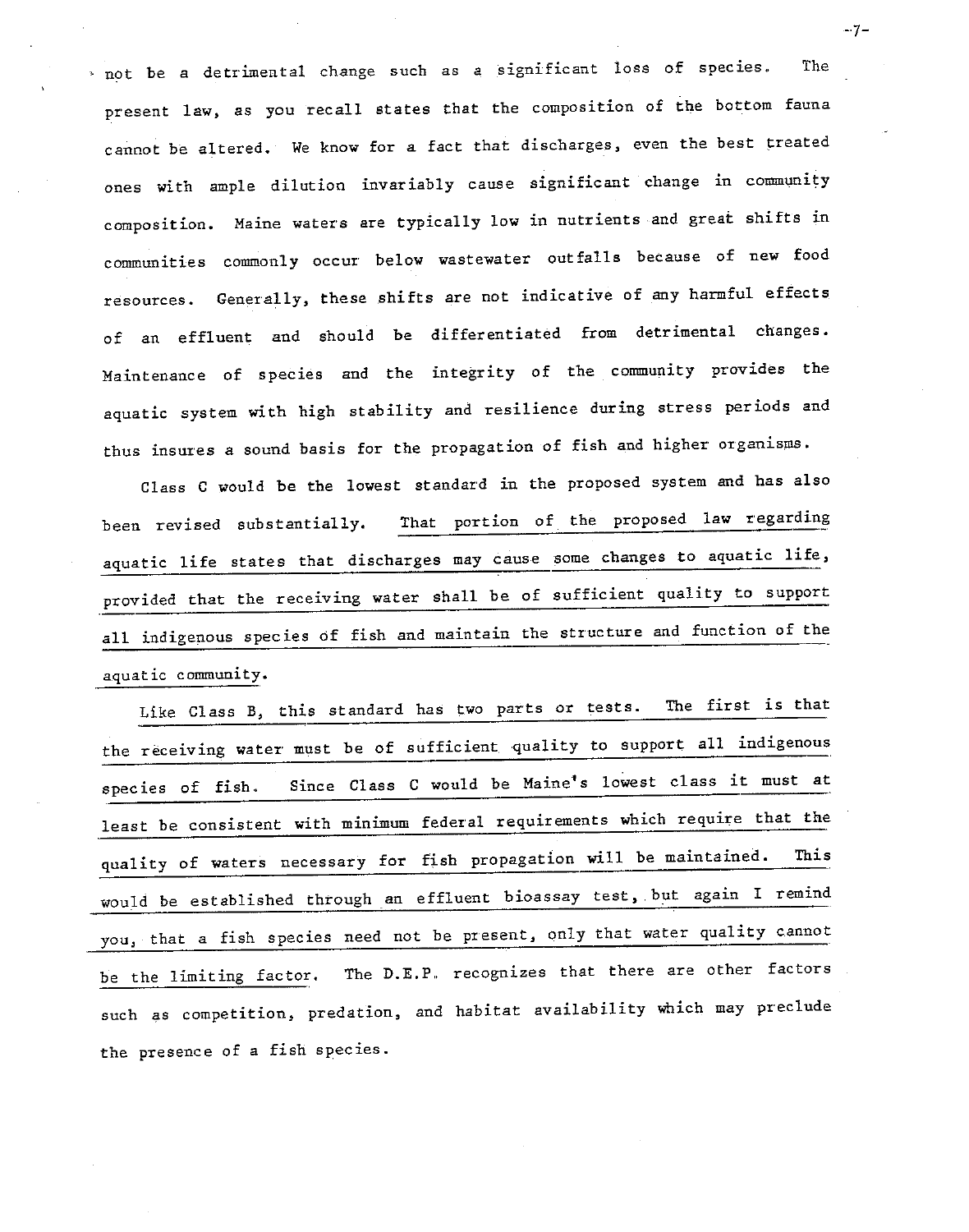The second part of the standard is that community structure and function These are the two essential ecological components of a must be maintained. community. Briefly stated structure is the richness of species and numbers of individuals within a community while function is the means by which they interact to utilize food and other resources. Within Class C waters, significant losses and shifts in species would be allowed. One would expect to see some pollution intolerant species disappear, but it is essential that there is some replacement by more tolerant species and that these tolerant species fulfill all vital functional roles in the community. This ecological condition is typical where communities are exposed to reduced D.O. near 5 ppm, where settleable solids are at tolerable levels and where no toxicity is measured. Maintenance of structure is one means by which stability of the community is protected, and both sound structure and function are necessary to support the higher and lower trophic levels of a balanced community. Preservation of all the functional units within the community assures there is a progressive transfer of energy to support higher trophic levels such as fish and prevents either excessive accumulation or pass-through of nutrient resources.

#### 

The following series of tables summarizes the way the Department intends to implement each of the biological terms or phrases in L.D. 1503. A brief explanation or scientific justification is included as well as a list of references from the scientific literature. The table is arranged by classification and each classification is sub-divided into pertinent phrases.

Following the tables is a list of questions asked at the Bio-monitoring Workshop held at the Civic Center on September 30, 1985 and the Department's response to each.

 $-8-$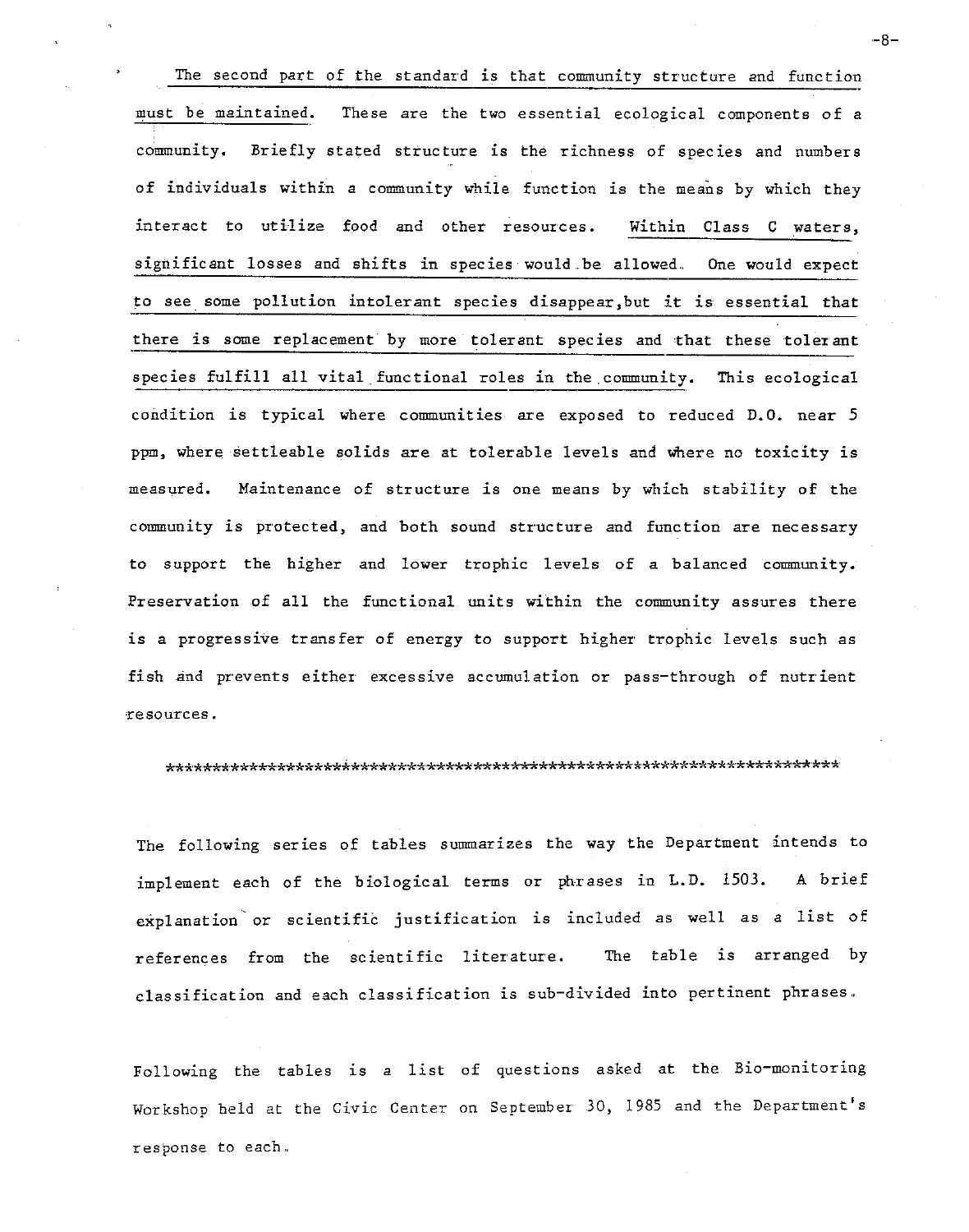|                                                                                         |                    |         | Attainment <sup>2</sup>       |  |
|-----------------------------------------------------------------------------------------|--------------------|---------|-------------------------------|--|
| River Reach                                                                             | Class              | Present | Proposed                      |  |
| *************************                                                               | Androscoggin River |         | ***************************** |  |
| From NH-Maine boundary to Gilead-<br>Bethel boundary                                    | C                  | D       | Χ                             |  |
| From Gilead-Bethel boundary to<br>confluence of Sunday River                            | С                  | D       | С                             |  |
| From confluence of Sunday River<br>to Rumford                                           | C                  | D       | С                             |  |
| From Rumford to Gulf Island Pond                                                        | C                  | D       | C                             |  |
| Gulf Island Pond                                                                        | С                  | Х       | х                             |  |
| From Gulf Island Pond to Lewiston                                                       | C                  | D       | Χ                             |  |
| From Lewiston to Merrymeeting Bay                                                       | C                  | D       | C                             |  |
| *************************** Aroostook River ********************************            |                    |         |                               |  |
| Ashland to Presque Isle                                                                 | B <sub>2</sub>     | D       | В                             |  |
| Presque Isle to McGraw                                                                  | С                  | D       | X.                            |  |
| McGraw to Fort Fairfield                                                                | B1&C               | D       | C&B                           |  |
| Fort Fairfield to New Brunswick                                                         | C                  | Ð       | X.                            |  |
| **************************** Kennebec River ***** <i>****************************</i> * |                    |         |                               |  |
| Above Bingham                                                                           | ВI                 | D       | А                             |  |
| From Bingham to Skowhegan                                                               | B1&C               | Ð       | B                             |  |
| From Skowhegan to Somerset-Kennebec<br>County boundary                                  | B2                 | D       | X&C                           |  |
| From Somerset-Kennebec boundary to<br>1 mile above Shawmut Dam                          | B2                 | D       | B                             |  |
| From 1 mile above Shawmut Dam to                                                        | B2&C               | D       | $\mathsf C$                   |  |
| The Chops                                                                               |                    |         |                               |  |

Table 5. Attainment Summary for Various River Reaches<sup>1</sup>.

 $1$  This table is a summary of the descriptions of attainment presented in Tables 2, 3 and 4. Overall attainment is based on the lwoest level of attainment for any of the three classification standards (e.g. a river reach which atttains Class B for dissolved oxygen, Class D for bacteria and Class B for biological standards has an overall attainment of Class D).

 $\frac{2}{3}$  " $\underline{x}$ " = nonattainment of the lowest classification under the present (Class D) and proposed (Class C) systems.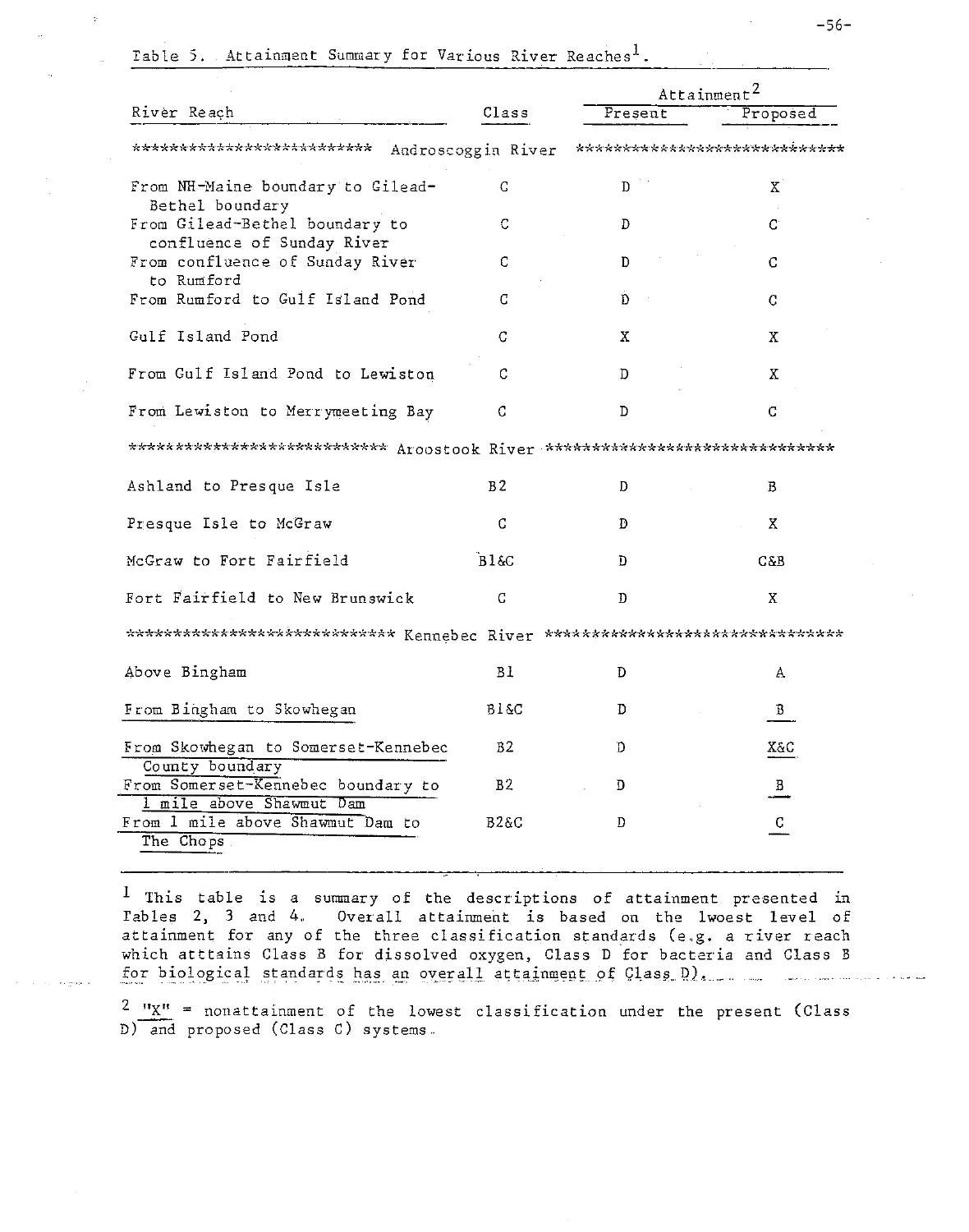## **EXHIBIT FPLE-16**

EPA Water Quality Standards Handbook, Second Edition, Update No. 1, August 1994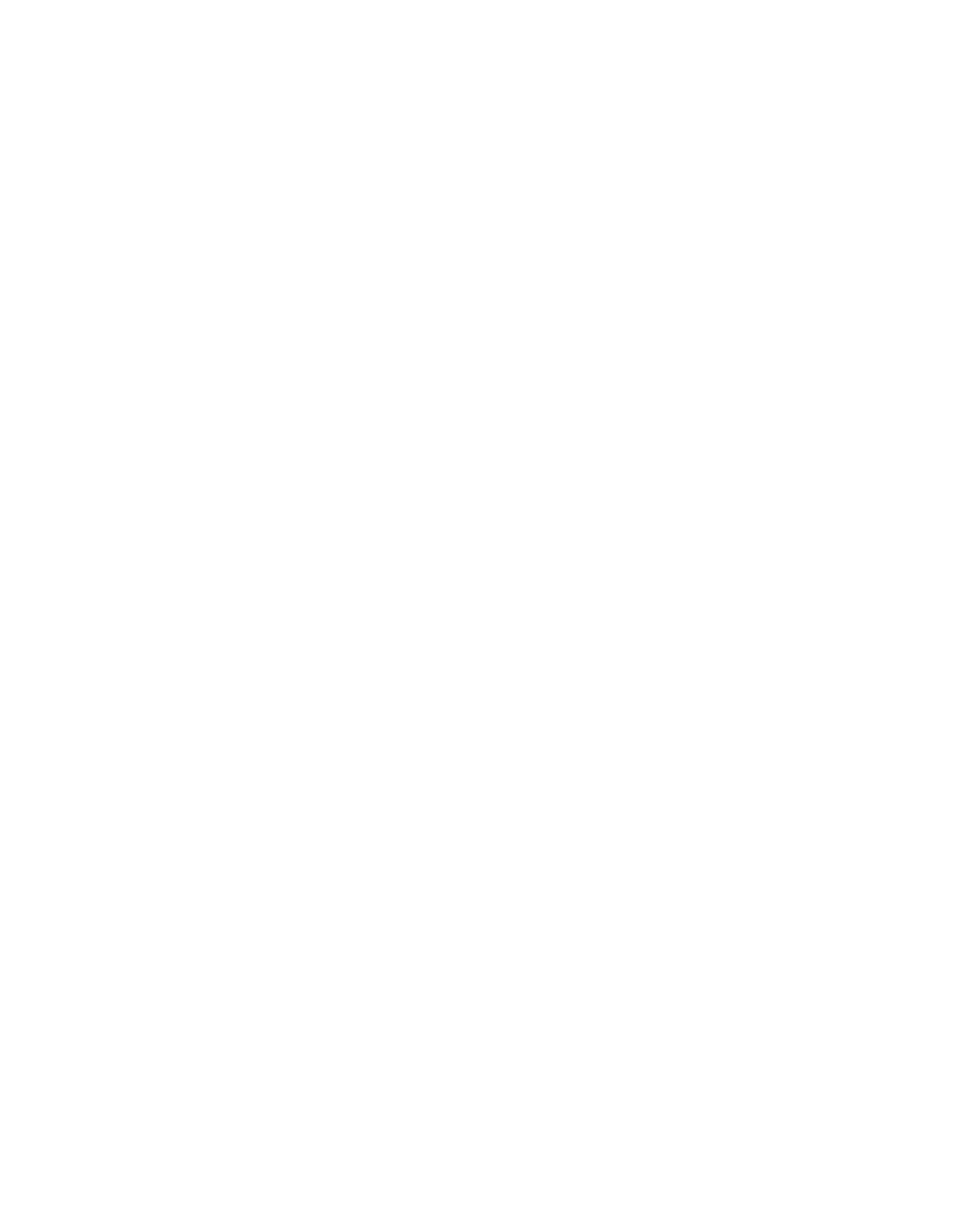



## Use Classification - 40 CFR 131.10(a)

A water quality standard defines the water quality goals of a water body or portion thereof, in part, by designating the use or uses to be made of the water. States adopt water quality standards to protect public health or welfare, enhance the quality of water, and serve the purposes of the Clean Water Act. "Serve the purposes of the Act" (as defined in sections  $101(a)(2)$ , and  $303(c)$ of the Act) means that water quality standards should:

- provide, wherever attainable, water quality for the protection and propagation of fish, shellfish, and wildlife, and recreation in and on the water ("fishable/swimmable"), and
- consider the use and value of State waters for public water supplies, propagation of fish and wildlife, recreation, agriculture and industrial purposes, and navigation.

These sections of the Act describe various uses of waters that are considered desirable and should be protected. The States must take these uses into consideration when classifying State waters and are free to add use classifications. Consistent with the requirements of the Act and Water Quality Standards Regulation, States are free to develop and adopt any use classification system they see as appropriate, except that waste transport and assimilation is not an acceptable use in any case (see 40 CFR 131.10(a)). Among the uses listed in the Clean Water Act, there is no EPA's Water Quality Standards hierarchy. Regulation emphasizes the uses specified in section  $101(a)(2)$  of the Act (first bullet, above). To be consistent with the  $101(a)(2)$  interim goal of the Act, States must provide water quality for the protection and propagation of fish, shellfish.

and wildlife, and provide for recreation in and on the water ("fishable/swimmable") where attainable (see 40 CFR  $131.10(i)$ ).



### 2.1.1 Public Water Supplies

This use includes waters that are the source for drinking water supplies and often includes waters for food processing. Waters for drinking water may require treatment prior to distribution in public water systems.

### 2.1.2 Protection and Propagation of Fish, Shellfish, and Wildlife

This classification is often divided into several more specific subcategories, including coldwater fish, warmwater fish, and shellfish. For example, some coastal States have a use specifically for oyster propagation. The use may also include protection of aquatic flora. Many States differentiate between self-supporting fish populations and stocked fisheries. Wildlife protection should include waterfowl, shore birds. and other water-oriented wildlife.

To more fully protect aquatic habitats and provide more comprehensive assessments of aquatic life use attainment/non-attainment, it is EPA's policy that States should designate aquatic life uses that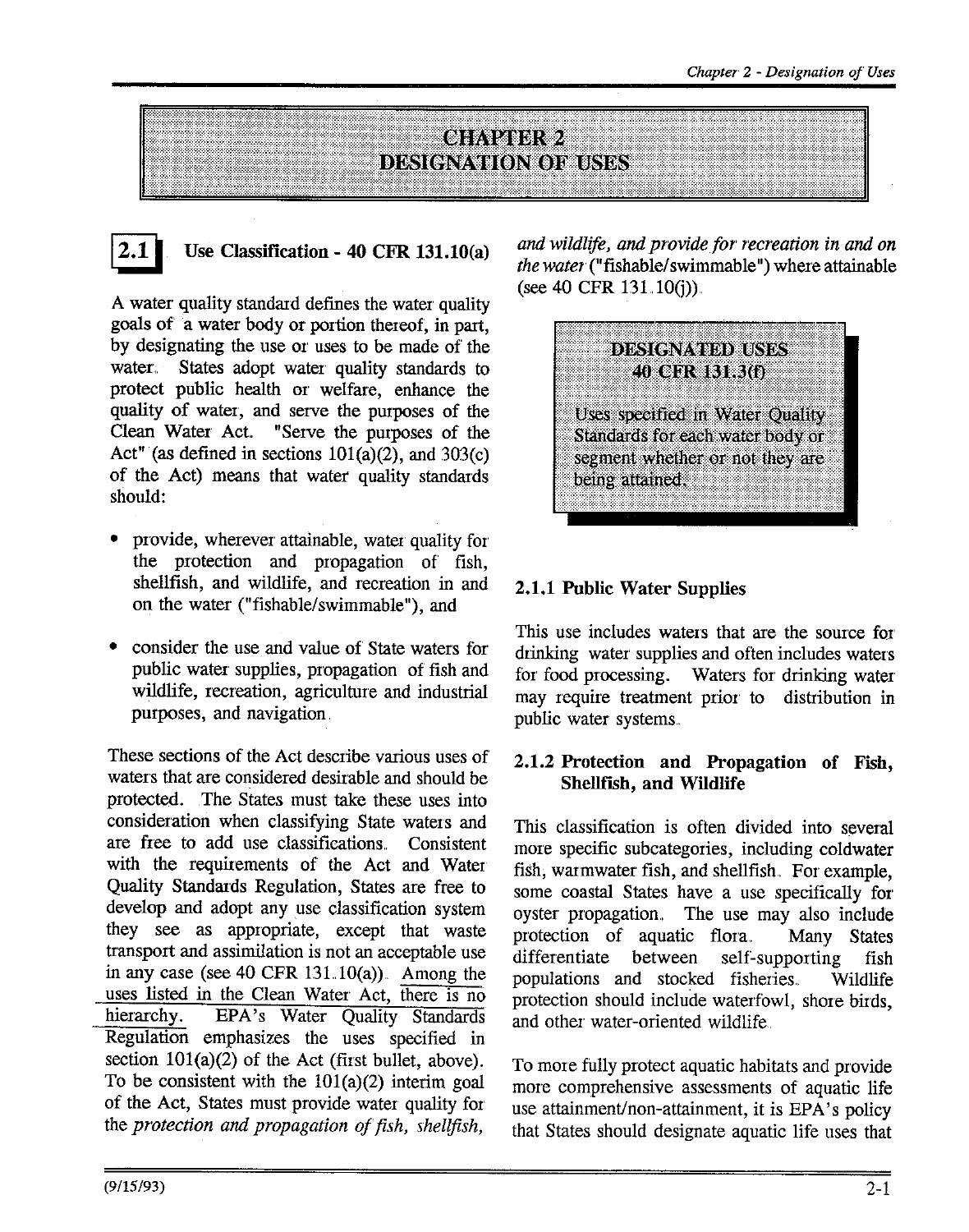appropriately address biological integrity and adopt biological criteria necessary to protect those uses (see Appendix R).



## 2.1.3 Recreation

Recreational uses have traditionally been divided into primary contact and secondary contact The primary contact recreation recreation. classification protects people from illness due to activities involving the potential for ingestion of, or immersion in, water. Primary contact includes swimming, recreation usually water-skiing, skin-diving, surfing, and other activities likely to result in immersion. The secondary contact recreation classification is protective when immersion is unlikely. Examples are boating, wading, and rowing These two broad uses can be logically subdivided into an almost infinite number of subcategories (e.g., wading, fishing, sailing, powerboating, rafting.). Often fishing is considered in the recreational use categories.

Recreation in and on the water, on the other hand, may not be attainable in certain waters, such as wetlands, that do not have sufficient water, at least seasonally. However, States are encouraged to recognize and protect recreational uses that do not directly involve contact with water, including hiking, camping, and bird watching.

A number of acceptable State options may be considered for designation of recreational uses.

## Option 1

Designate primary contact recreational uses for all waters of the State, and set bacteriological criteria sufficient to support primary contact recreation. This option fully conforms with the requirement in section 131.6 of the Water Quality Standards Regulation to designate uses consistent with the provisions of sections  $101(a)(2)$  and  $303(c)(2)$  of the CWA. States are not required to conduct use attainability analyses (for recreation) when primary contact recreational uses are designated for all waters of the State.

## Option 2

Designate either primary contact recreational uses or secondary contact recreational uses for all waters of the State and, where secondary contact recreation is designated, set bacteriological criteria sufficient to support primary contact recreation. EPA believes that a secondary contact recreational use (with criteria sufficient to support primary contact recreation) is consistent with the CWA section  $101(a)(2)$  goal. The rationale for this option is discussed in the preamble to the Water Quality Standards Regulation, which states: " even though it may not make sense to encourage use of a stream for swimming because of the flow, depth or the velocity of the water, the States and EPA must recognize that swimming and/or wading may occur anyway. In order to protect public health, States must set criteria to reflect recreational uses if it appears that recreation will in fact occur in the stream." Under this option, future revisions to the bacteriological criterion for specific stream segments would be subject to the downgrading provisions of the Federal Water Quality Standards Regulation (40 CFR 131.10).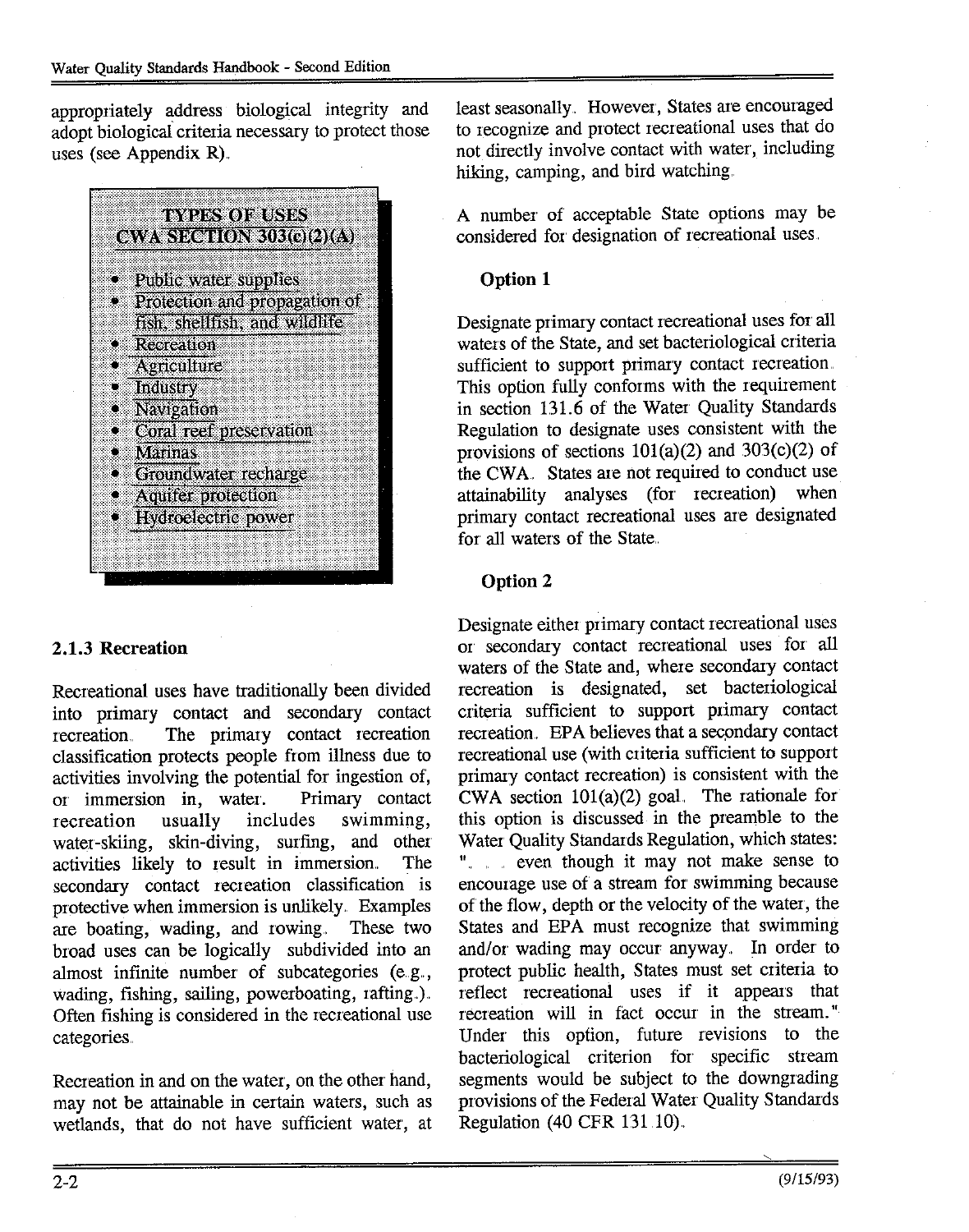## **EXHIBIT FPLE-17**

Excerpt from the Water Reclassification Report of the Joint Standing Committee on Energy and Natural Resources, March 1986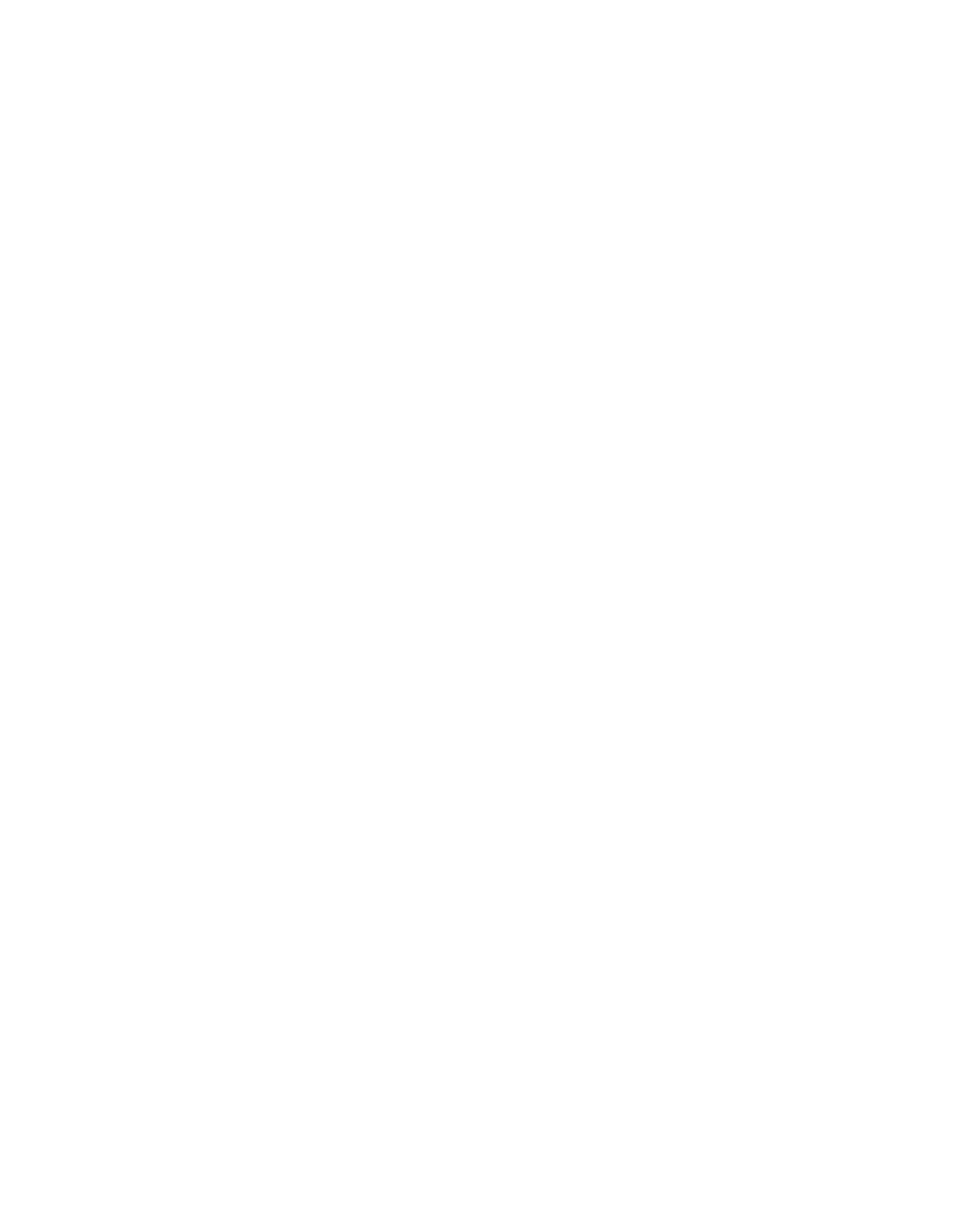### STATE OF MAINE **112TH LEGISLATURE** SECOND REGULAR SESSION

#### WATER RECLASSIFICATION REPORT OF THE JOINT STANDING COMMITTEE ON ENERGY AND NATURAL RESOURCES MARCH 1986

#### MEMBERS:

Sen. Ronald Usher, Chair \* Sen. Judy C. Kany Sen. Jerome A. Emerson

Rep. Michael H. Michaud, Chair \* Rep. Paul F. Jacques Rep. James Mitchell Rep. Vinton T. Ridley Rep. James Reed Coles \* Rep. Annette M. Hoglund Rep. Edward L. Dexter Rep. Darryl N. Brown Rep. Muriel D. Holloway Rep. Stephen J. Law \*

\*Subcommittee Members

Staff: David C. Elliott Legal Analyst

> Tim Glidden Policy Analyst

Andrea Colnes Research Assistant

Office of Policy and Legal Analysis Room 101, State House-Sta. 13 Augusta, Maine 04333  $(207)$  289-1670